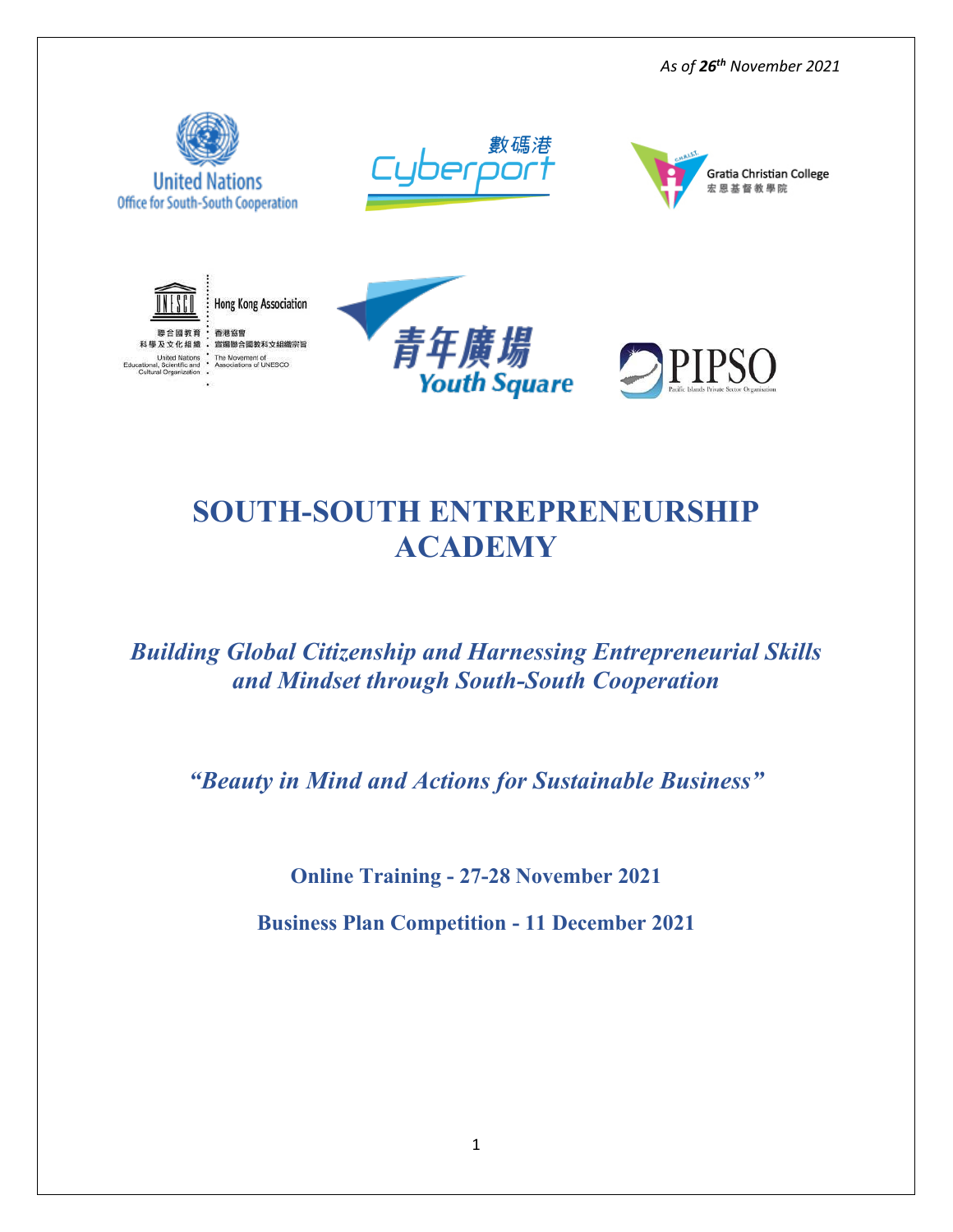### **DAY ONE (Saturday, 27 November 2021)**

# **OPENING SESSION**



**Dr. Hong Sheung Chui President Gratia Christian College, Hong Kong**

**Dr. Hong Sheung Chui is now serving as the founding President of Gratia Christian College, a selffinancing degree-granting College in Hong Kong. He has worked in the Education field as a secondary school principal for 16 years and as the President of Hang Seng School of Commerce (HSSC) for another 16 years. Under his leadership, HSSC maintained a record of having the highest number of grade A's and top students in the Hong Kong Advanced Level Examinations for 10 consecutive years. He led the restructuring of HSSC to become a degree-granting College, Hang Seng Management College (HSMC), in 2010 and was the founding president of HSMC from 2010 to 2012.** 

**In addition to his leadership roles in secondary schools and tertiary colleges, he has been invited by various universities to take up part-time teaching in training courses for senior teachers, assistant principals and aspiring principals in the last 20 years. His interest in research includes leadership, academic self-concept, school effectiveness, staff appraisal and development.**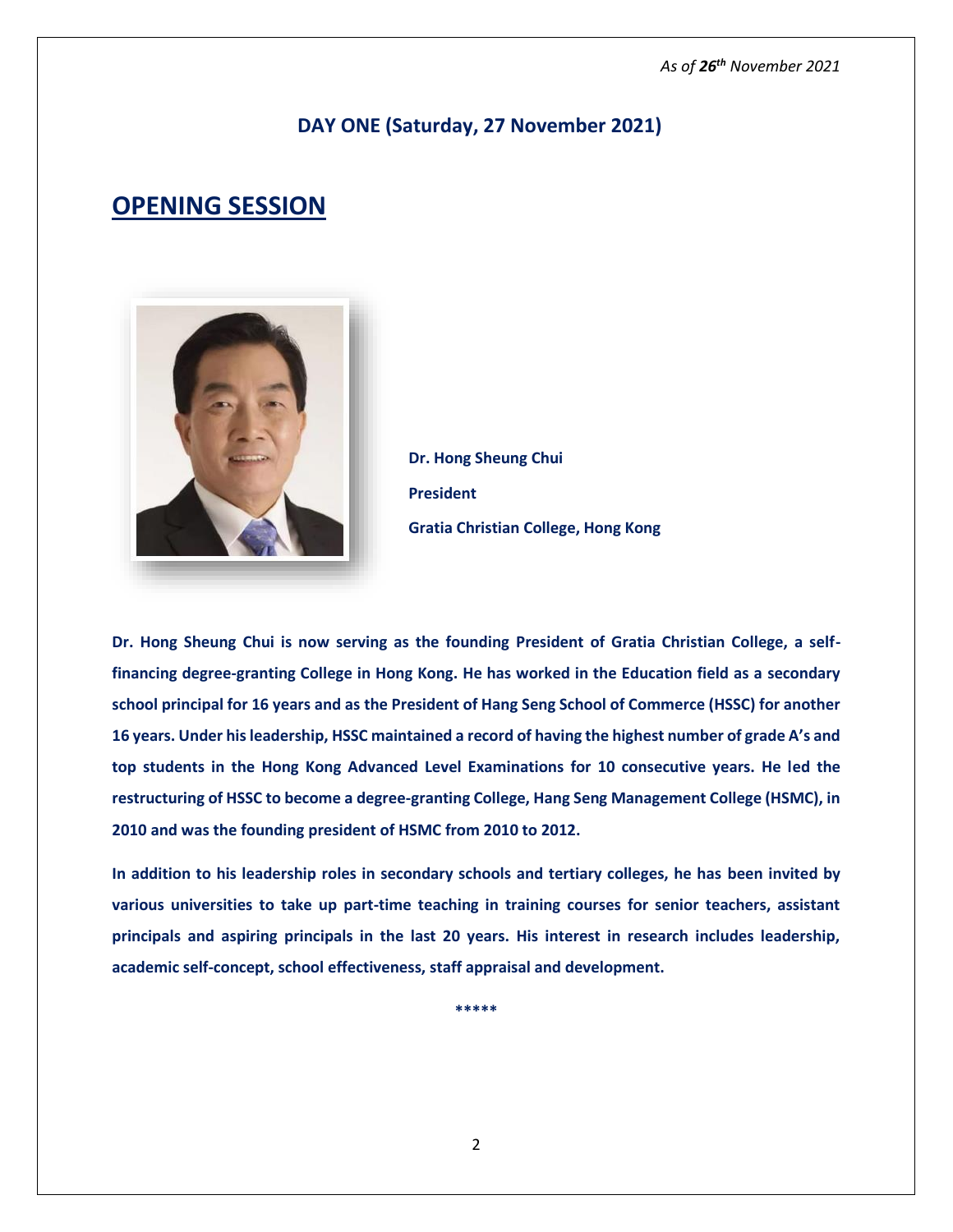

### **Design Thinking in Product and Business Development**

**Dr. Shirley Yeung Director, BSSI/Associate Professor & Head, School of Business Gratia Christian College**

**Dr. Shirley Yeung, IEMA approved Sustainability (CSR) Practitioner, Experienced ISO9000 Principal Auditor, AQIP Assessor, US, HKCAAVQ Subject Specialist and QMS lead auditor of HKQAA, Hong Kong.**

**Dr. Shirley Yeung was named Pioneer Professor of Sustainability in the AIM2Flourish, the Asia Ambassador, Sustainability Mindset working Group of the UN PRME and the UN Global Compact.**

**In 2021, officially appointed by UNSDSG-Kenya and INCENECDEV as Asia Ambassador and Brand Ambassador; and nominated as Global Sustainability Professional in 2020 and an nominee for the "Women Who Lead National Award, 2021" Award, Summentor, India. (https://www.womenwholead.in/)**

**In 2019, Dr. Yeung obtained The Best Professor in Business Studies, HK Education Leadership Award, Hong Kong. In 2018, Dr. Yeung awarded "The Outstanding Global Leader with Impacts - Woman Award, 2018", TonggenTongmeng, Beijing, China. In the same year, Dr Yeung was also nominated for Pioneer UNSDGs, UN Global Compact. In 2017, Dr Yeung was appointed as Associate Vice President (AVP), UNESCO HK Association and served as Secretary General and Chair, CSR and Sustainable Business and Management Divisions, the World Institute of Sustainable Development Planner (WISDP) under UNESCO HK Association, Winner for The 2nd Global Young Leadership Award organised by Yazhou Zhoukan Magazine (**亞洲週刊**), invited as "Visiting Chair Professor" by ISTEC, France, and awarded SDSC Excellence in Teaching Award, 2015/16, Hang Seng Management College. Recently, Dr Yeung obtained a Distinguished Senior Executive Management Certificate on Innovations from HKMA, HK/ Cambridge University, UK. With on-going publications (around 100 pieces) and global collaborations on United Nation Sustainable Development Goals (UNSDGs), UNOSSC, and UNPRME, Dr Yeung has been**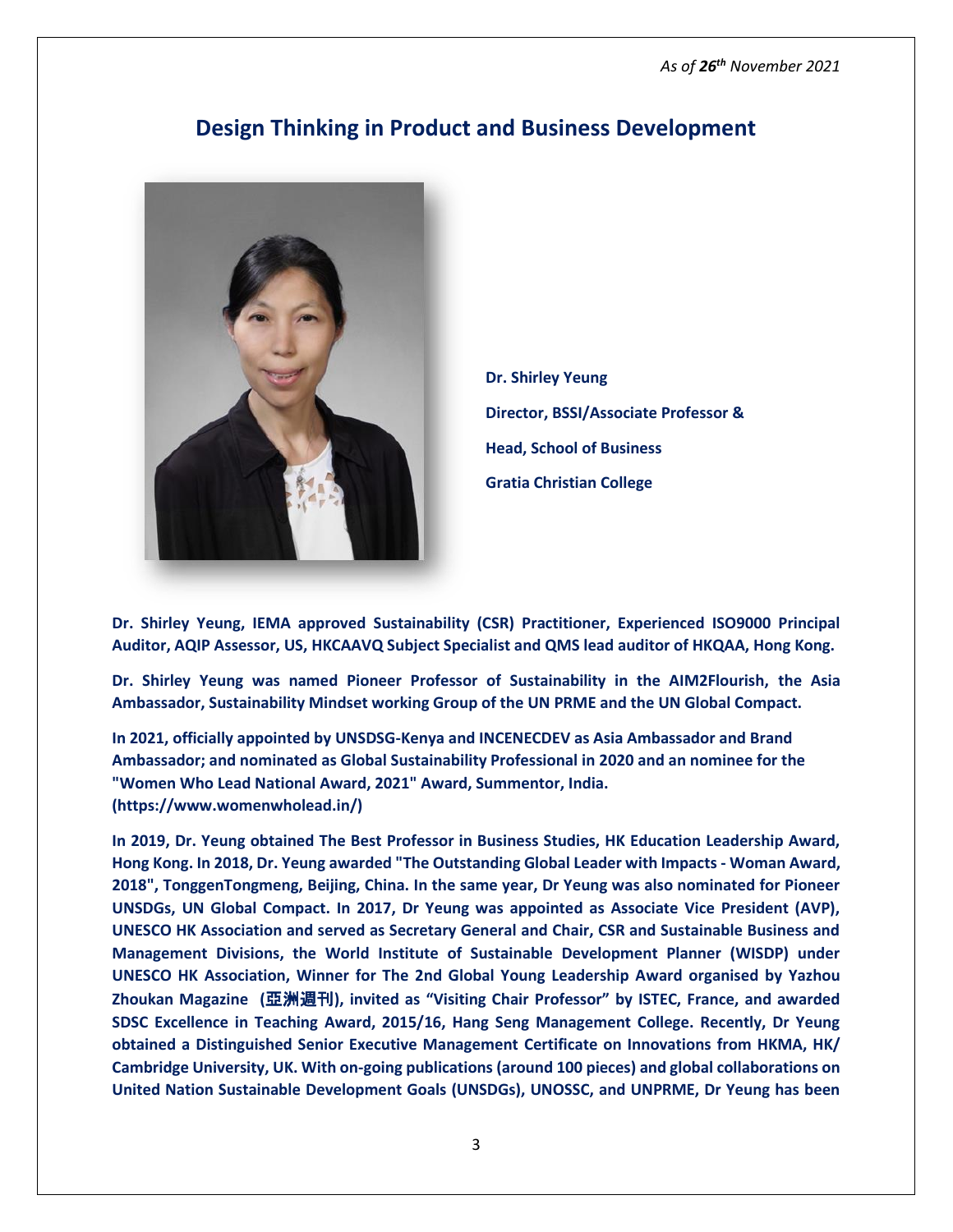**recently invited as a Task Force Member for UNESCAP/ EBAC-ESBN / Banking and Finance, and also act as a member for Collaboration Committee for the civil society consultation for UN Development System review process.**

**In 2016, Dr Yeung was nominated as UN Local Change Maker and also one of panels of UNPRME Colloquium on Higher Education workshop of 7th PRME Asia Forum in Hong Kong. Dr Yeung was invited by Harvard University, HPAIR to deliver a seminar on "Entrepreneurial Spirit and Sustainable Mindset". In 2015, Dr. Yeung awarded "Pioneer Professor Certificate" from UN Flourish Prizes, US for guiding a student in writing a story on FujiXerox's sustainable development achievements; and she was also the convener for the 1st Forum on Sustainable Development in Higher Education co-organized with UNESCO, APEID and the Chair of the 2nd International Conference on Supply Chain for Sustainability,** 

**Hong Kong. In 2014, Dr. Yeung was nominated by Nobel Prize Winner for Wenhui (**文**晖) Award for Educational Innovation, UNESCO, APEID.**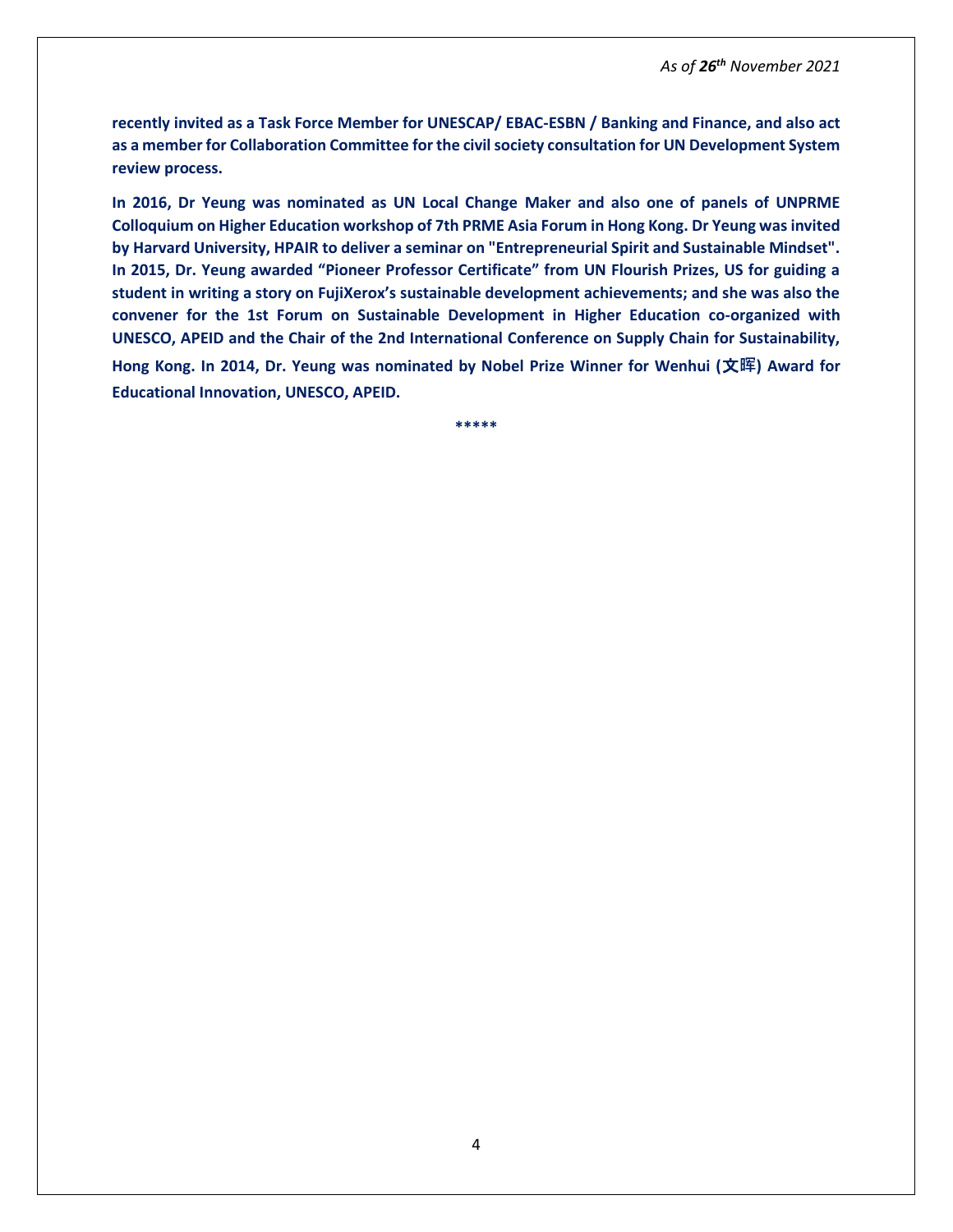

**Dr. George Lam Chairman Hong Kong Cyberport Management Company Limited**

**Dr. George LAM is Chairman of Hong Kong Cyberport Management Company Limited and Nonexecutive Chairman – Greater China and ASEAN Region of Macquarie Infrastructure and Real Assets. Dr. Lam has served in leadership roles (including Chairman, Vice Chairman, Managing Director, CEO, COO and General Manager) with several leading multinational corporations including Hong Kong Telecom, A.T. Kearney, Singapore Technologies Telemedia (Temasek Holdings), BOC International Holdings (the Bank of China group), Chia Tai Enterprises International Limited (CP Group) and Macquarie Capital. He has extensive international experience and connections in the innovation and technology spheres and in general management, strategy consulting, corporate governance, direct investment, investment banking and fund management fields.**

**Dr. Lam holds a BSc in sciences and mathematics, an MSc in systems science and an MBA from the University of Ottawa in Canada, a post-graduate diploma in public administration from Carleton University in Canada, a post-graduate diploma in English and Hong Kong Law and an LLB (Hons) in law from Manchester Metropolitan University in the UK, a LLM in law from the University of Wolverhampton in the UK, a PCLL in law from the City University of Hong Kong, a Certificate in Professional Accountancy from the Chinese University of Hong Kong SCS, an MPA and a PhD from the University of Hong Kong.**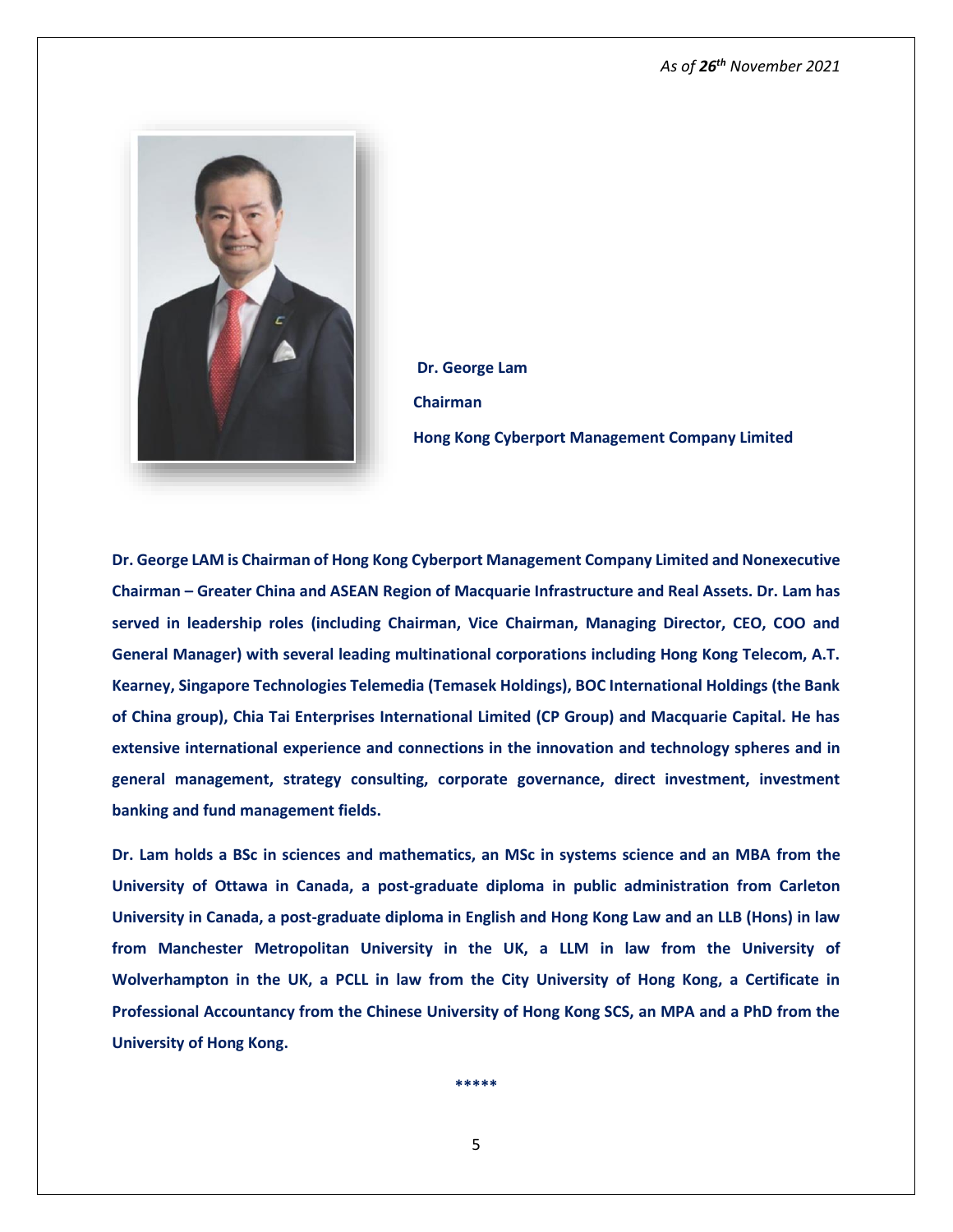

**Mr. Ricky Chu Chairperson, Equal Opportunities Commission Hong Kong SAR Government**

**Mr Ricky CHU Man-kin took the helm as Chairperson of the Equal Opportunities Commission (EOC) from 11 April 2019 till now. Mr Chu joined the Independent Commission Against Corruption (ICAC) in 1978 as an investigator and rose through the ranks to become the Acting Director of Corruption Prevention. In 2010, he joined the Independent Police Complaints Council (IPCC) as its Secretary-General.**

**Mr Chu re-joined the ICAC in 2016 as the Director of Investigation until his retirement in 2019, when he was awarded the Hong Kong ICAC Medal for Distinguished Service (IDS). Mr. Chu graduated from The Chinese University of Hong Kong with a Bachelor Degree in Social Science. He also holds a UK law degree.**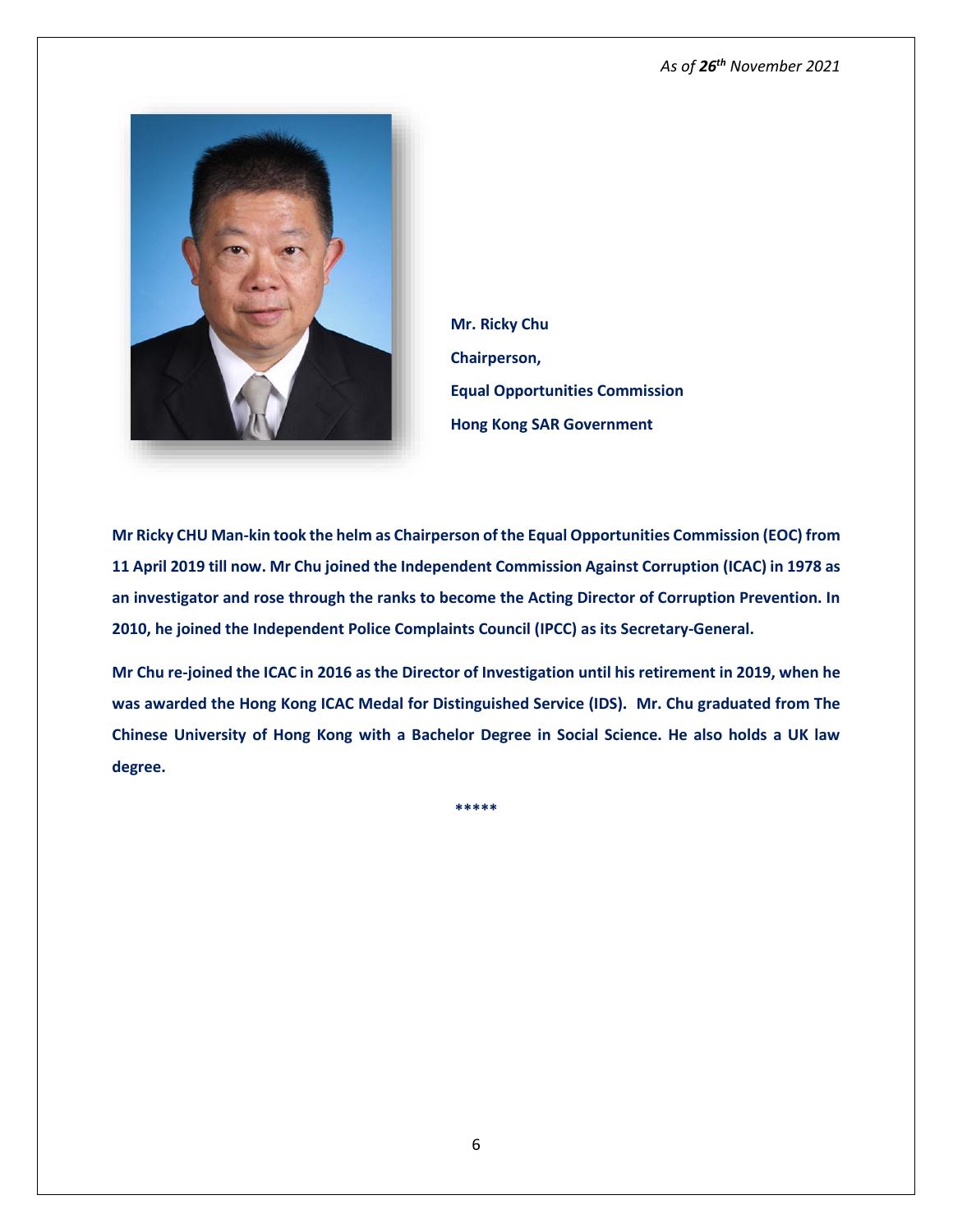

**Mr. Garry Fan**

**Assistant General Manager**

**Youth Square New World Facilities Management Company Ltd.**

**Mr. Garry Fan is currently the Assistant General Manager of New World Facilities Management, the operator of Youth Square – a project commissioned by the HKSAR Government's Home Affairs Bureau. Garry has been building Youth Square as the focal point of Hong Kong's territorywide youth development activities. With 8 years in marketing and brand management, Garry also worked in the advertising agency field specializing brand building in telecommunication, property, banking, theme park, cruises, automobile and FMCG industries. In the time between, he also has 12 years sales and operations experiences in travel and hospitality industries across Hong Kong, Macau and China.**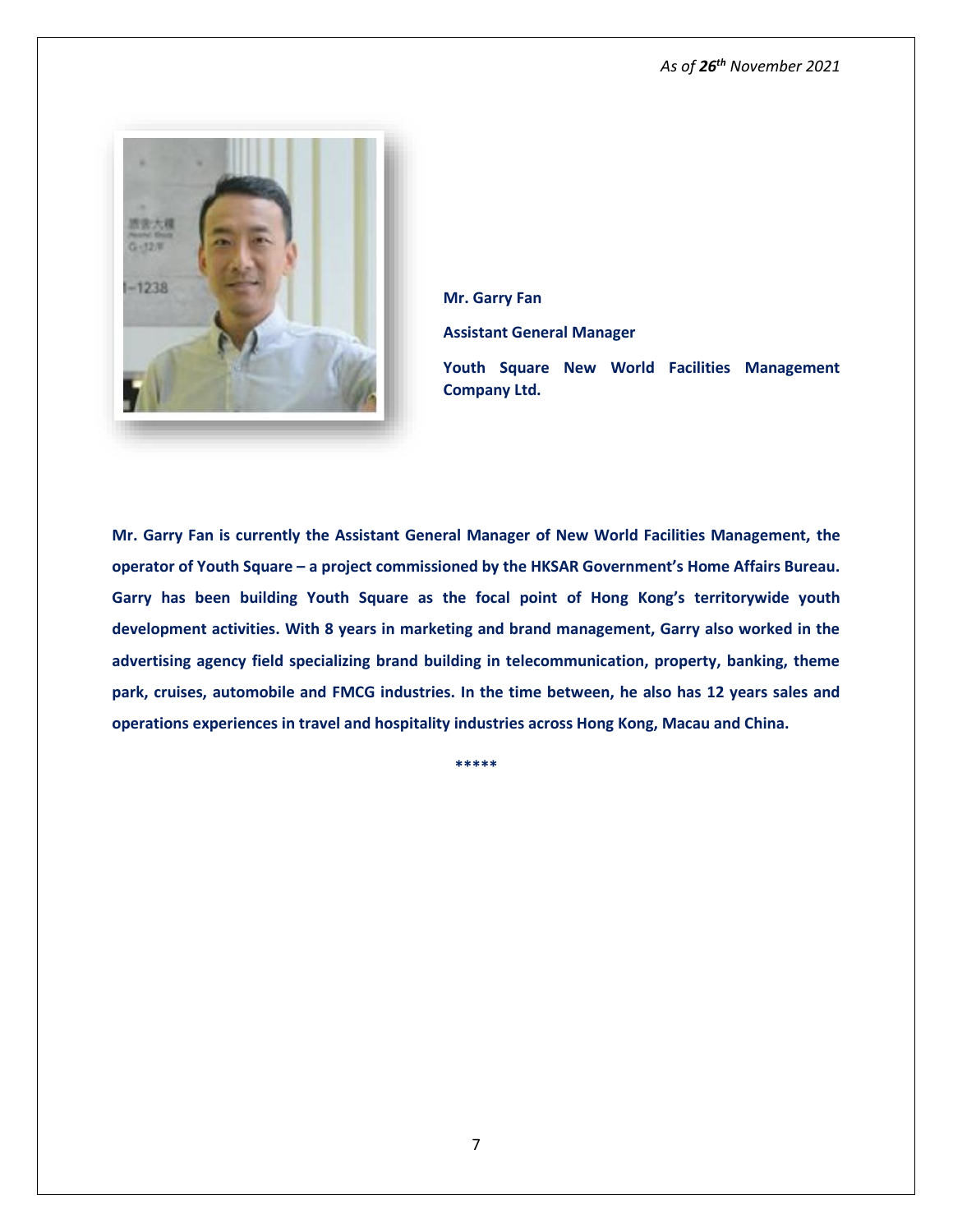

**Mr. Howard Politini (SNR) Board Member Pacific Islands Private Sector Organization (PIPSO)**

**Howard J. Politini was the President of the Fiji Commerce & Employers Federation (FCEF) and the past General Manager Human Resources at Bank South Pacific. He was also the former Board Chair of the Pacific Islands Private Sector Organization (PIPSO) and currently a board member of PIPSO.** 

**Alongside his career path in teaching and management in civil aviation security and organisation culture change Howard has had a parallel career in the Royal Fiji Military Territorial and Regular Forces.** 

**His private sector experience has been in human resources and rural banking. Howard has also served on numerous state-owned enterprises boards and currently on community and private sector boards and trusts. Howard is also a certified Leadership trainer, coach, mentor, and speaker on the John Maxwell Team.**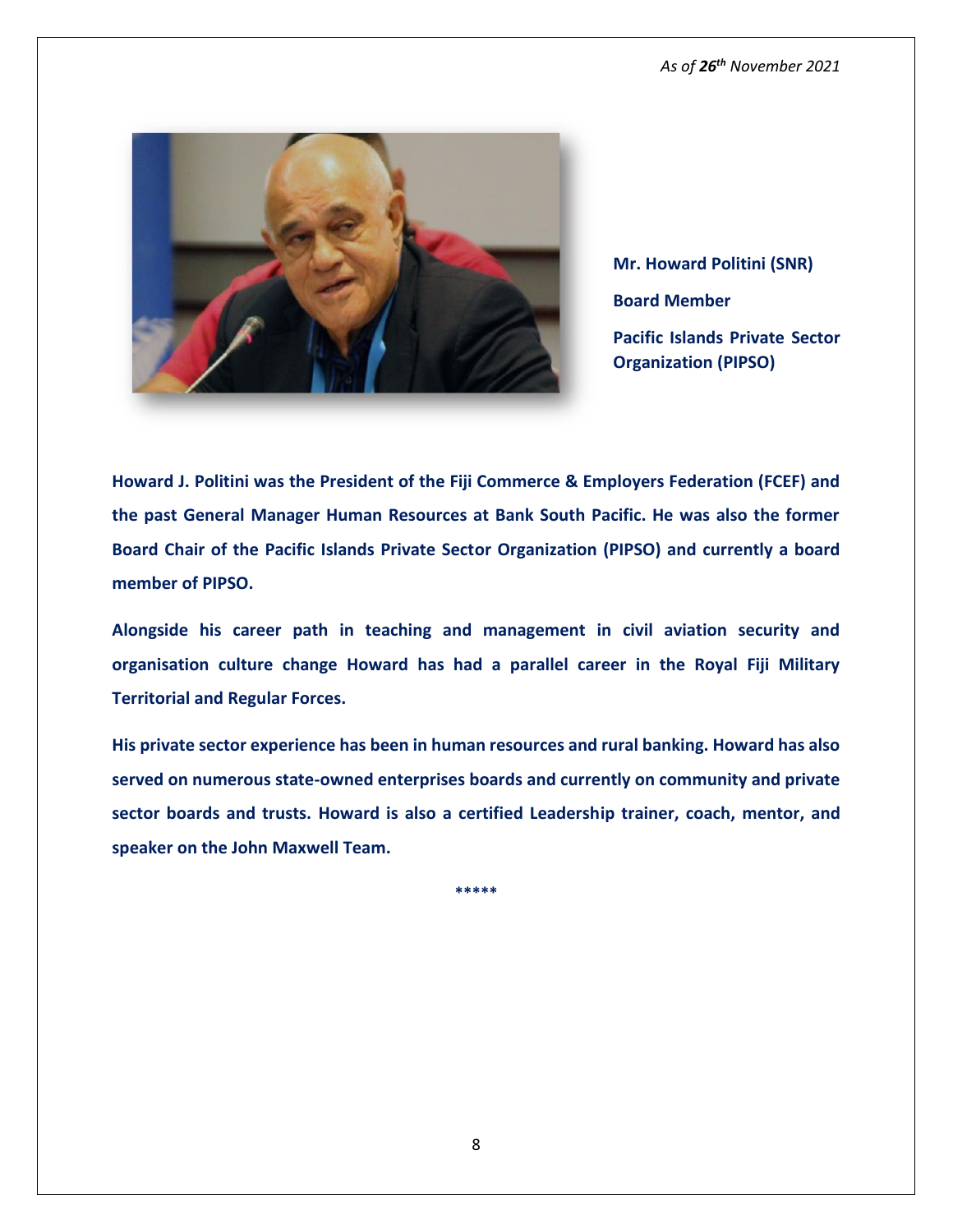### **SESSION ONE**

### **Inclusive Entrepreneurial Mindset and South-South Cooperation**



**Denis Nkala Regional Coordinator and representative The United Nations Office for South-South Cooperation (UNOSSC), Asia and the Pacific Office**

**Mr. Denis Nkala (Ph.D.) is the Regional Coordinator for Asia-Pacific in the United Nations Office for South-South Cooperation. He has worked in the Asia-Pacific region (2006-2012 and 2017- present). He has worked extensively with countries in the region including China, India, Indonesia, Malaysia, Republic of Korea and Thailand. In 2009, he co-wrote a publication on South-South and triangular cooperation in the Asia-Pacific region. Denis Nkala studied Economics and Business Administration (B.Sc.), Applied Economics (M.Sc.) and Applied Management and Decision Sciences (Ph.D.). His previous assignments include New York, Iraq and Zimbabwe. Denis is a national of Zimbabwe.**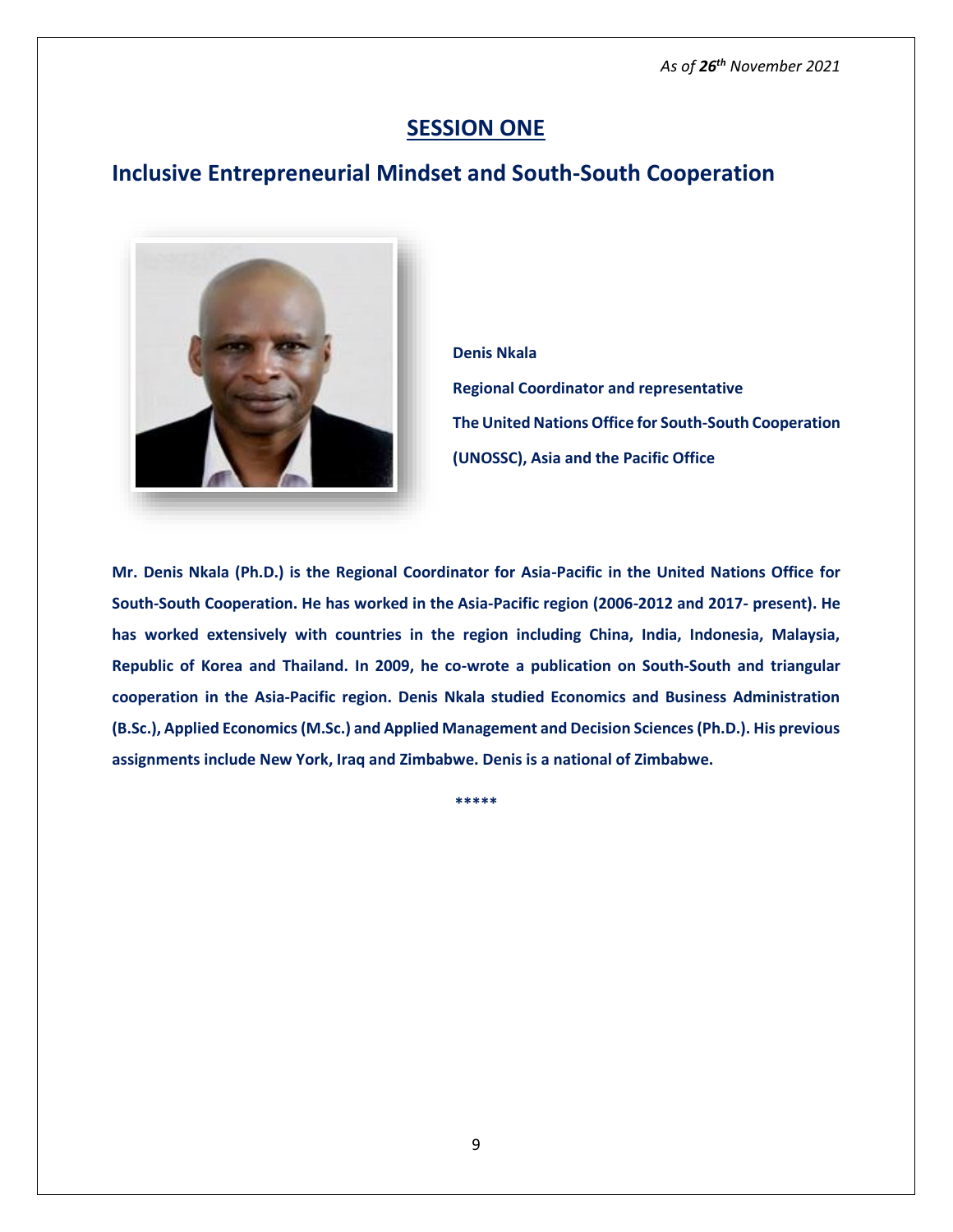### **Business Plan, Pitching and Fundraising**



**Dr. Padmavathi Shenoy Assistant Professor, Goa Institute of Management**

**Dr. Padmavathi Shenoy has a decade long diverse and balanced experience in industry and academia. She has actively catalyzed this experience to mobilize a community of innovators, mainly engineering and management students, researchers and entrepreneurs to tackle issues related to upskilling and social entrepreneurship. Dr. Shenoy holds a Ph.D. from Indian Institute of Management Tiruchirappalli, India. Her thesis highlighted how social entrepreneurial business models emerge, diffuse and cascade in developing countries. Currently, Dr. Shenoy delivers courses on social entrepreneurship, design thinking for leaders and entrepreneurs, group processes and organizational design at Goa Institute of Management, India. Additionally, she is responsible for research projects related to women entrepreneurship and inclusive education initiatives for children with special needs.** 

**\*\*\*\*\***

10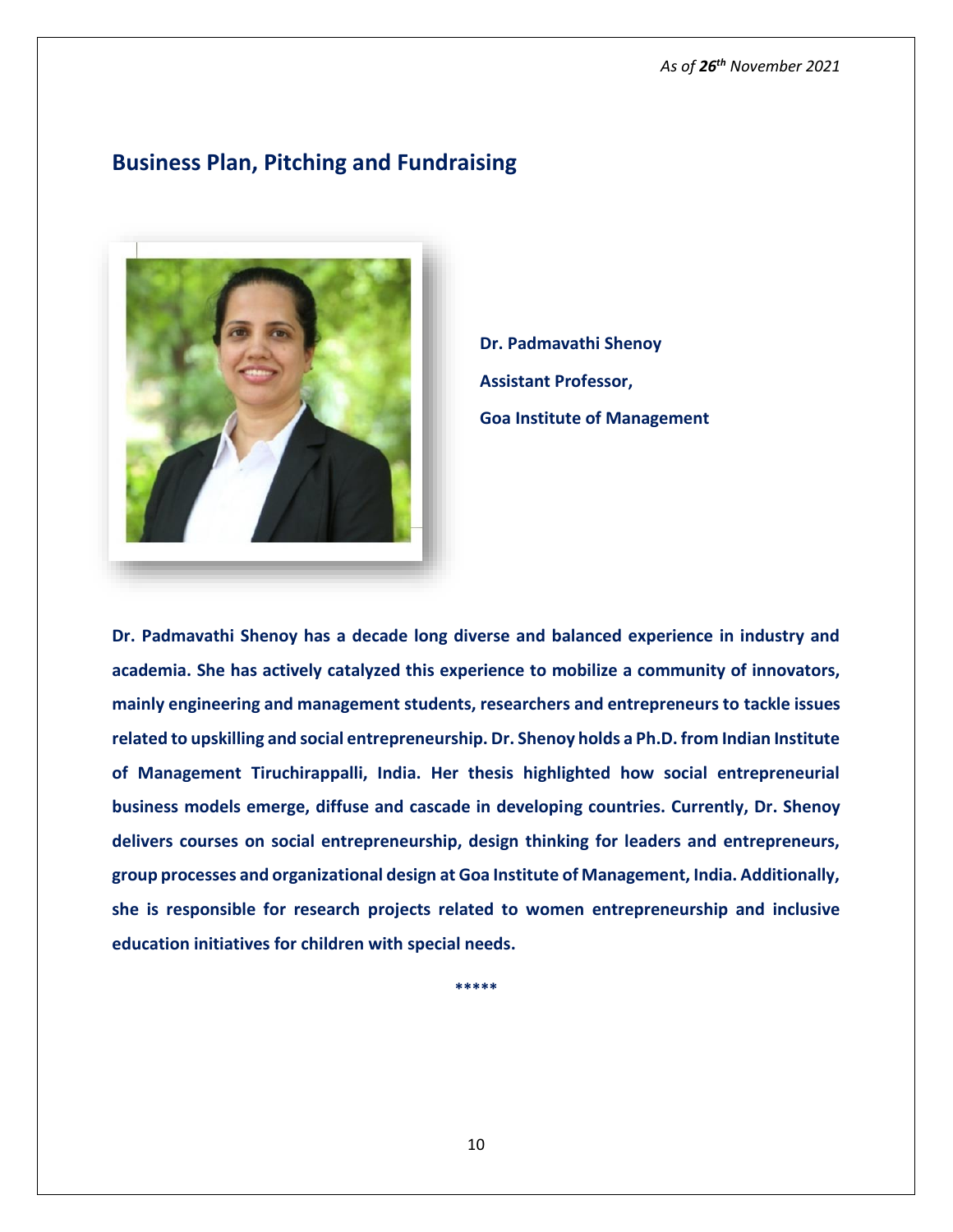## **Contents of Peace and Entrepreneurship**



**Ms. Nazrin Baghirova Education Policy Expert Ministry of Agriculture, Azebaijan** 

**Nazrin Baghirova is an adjunct lecturer at ADA University. At the same time, she is also a part-time policy expert for OECD SIGMA project. Nazrin Baghirova is a graduate of the University of Utah in Masters of Education Leadership and Policy (2008). In addition, she is alumni of the Harvard University Executive Education Program in Education Policy and Practice Program, 2016.**

**Nazrin Baghirov served in the capacity of the head of the Education Policy Unit, and deputy head of the Department for Education and Training at the Ministry of Agriculture. In addition, she was a chief policy advisor at the Ministry of Education of the Republic of Azerbaijan since 2013. She served as an advisor to the rector on university strategic development and a s ahead of the international relations office at Azerbaijan State Agricultural University (2009-20013).**

**Ms.Baghirova is a deputy chair for the US-Educated Azerbaijani Alumni Association. She is a holder of a four US State Department fellowships: Global Undergraduate Exchange program (2001-2002), Edmund Muskie (2006-2008), Norman Borlaug (2012), Cochran Program (2013). Ms.Baghirova is an alumna of the Executive Education Program in Education Policy from Harvard University, Graduate School of Education (2015).** 

**Ms. Baghirova holds master's degree in education policy and Leadership Program from University of Utah (2008). She has Masters in Business Administration from Khazar University (2016) , and Bachelor in English language philology (2003). Ms. Baghirova did her research in food safety and value chain analysis at the University of Missouri (2013). She presented her paper on introducing "flexible education and student support mechanism in Azerbaijan" at the final Conference of the Executive Education program at Harvard School of Education. She presented her education research policy paper on "flexible education and part-time student status" on Education Policy Forum at ADA University in 2016. The policy was adopted by the Ministry of Education. Ms. Baghirova also has publications on "Student Affairs in Post Conflict Countries" at the UNESCO journal (2009).**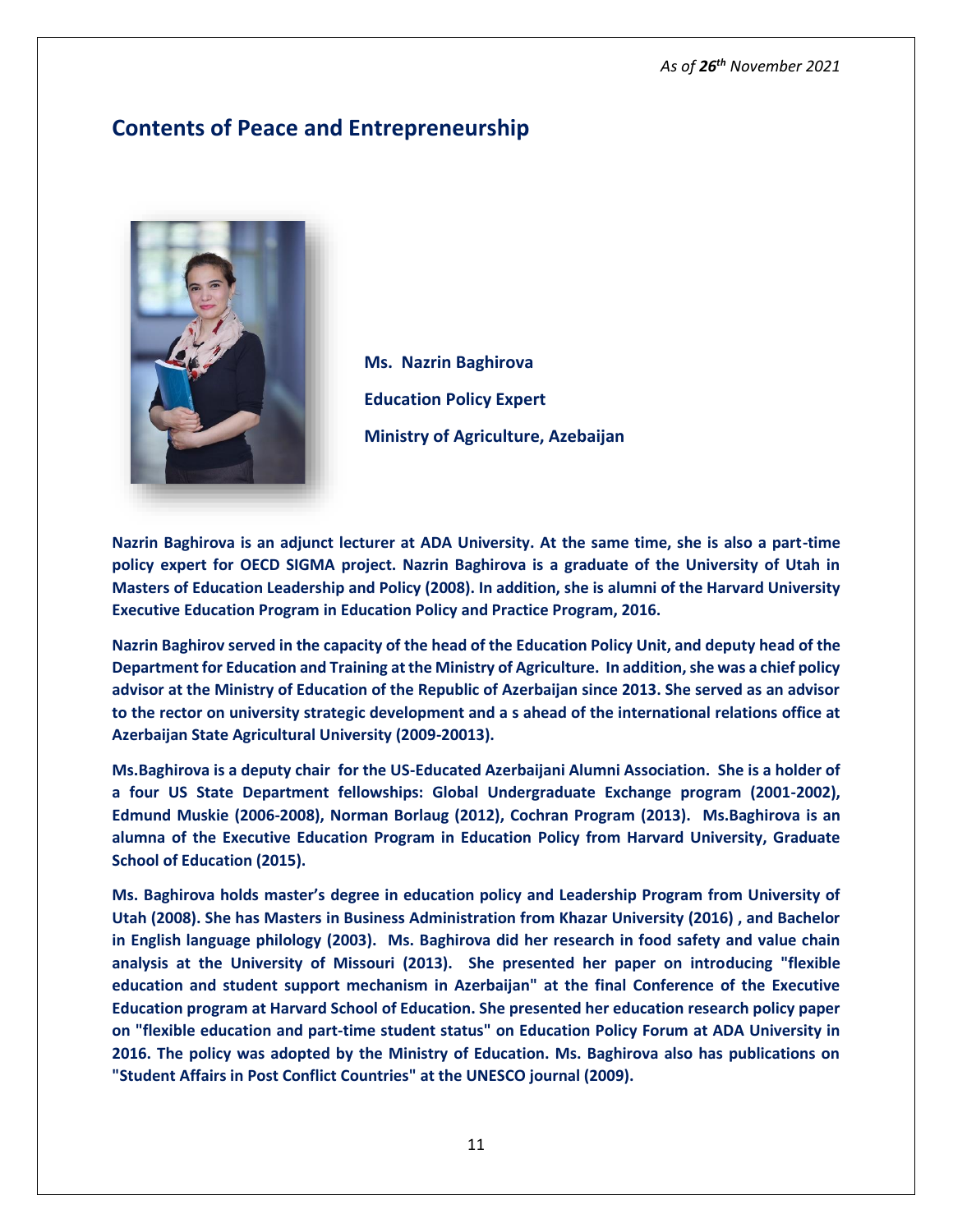# **SESSION TWO: Global Citizenship**

 **Social entrepreneurship and inclusion**



**Mr. Tony Ip, Green Architects Tony Ip Director, Tony Ip Green Architects Ltd.**

**Tony is a community-centric, sustainable design architect and urban designer. Tony has over 18 years of architectural, urban design and engineering experience. He founded Tony Ip Green Architects Ltd. in 2017. His passion and contributions to green architecture have been highly recognized by receiving Australia China Alumni Award for Arts and Creative Industries 2018, Ten Outstanding Young Persons Award 2016, EcoStar Award 2014 and HKIA Young Architect Award 2010.** 

**Tony is Chairman of Hong Kong Architecture Centre, Director of Hong Kong Green Building Council, Director of Zero Carbon Building, Chair of BSL Material Aspects Expert Panel, Director of YMCA of Hong Kong and School Manager of YMCA of Hong Kong Christian College. He is appointed by the HKSAR government to serve Antiquities Advisory Board, Environment and Conservation Fund Committee, Environmental Campaign Committee, Lantau Conservation Fund Advisory Committee and Support Group on Long-term Decarbonization Strategy to Council for Sustainable Development.**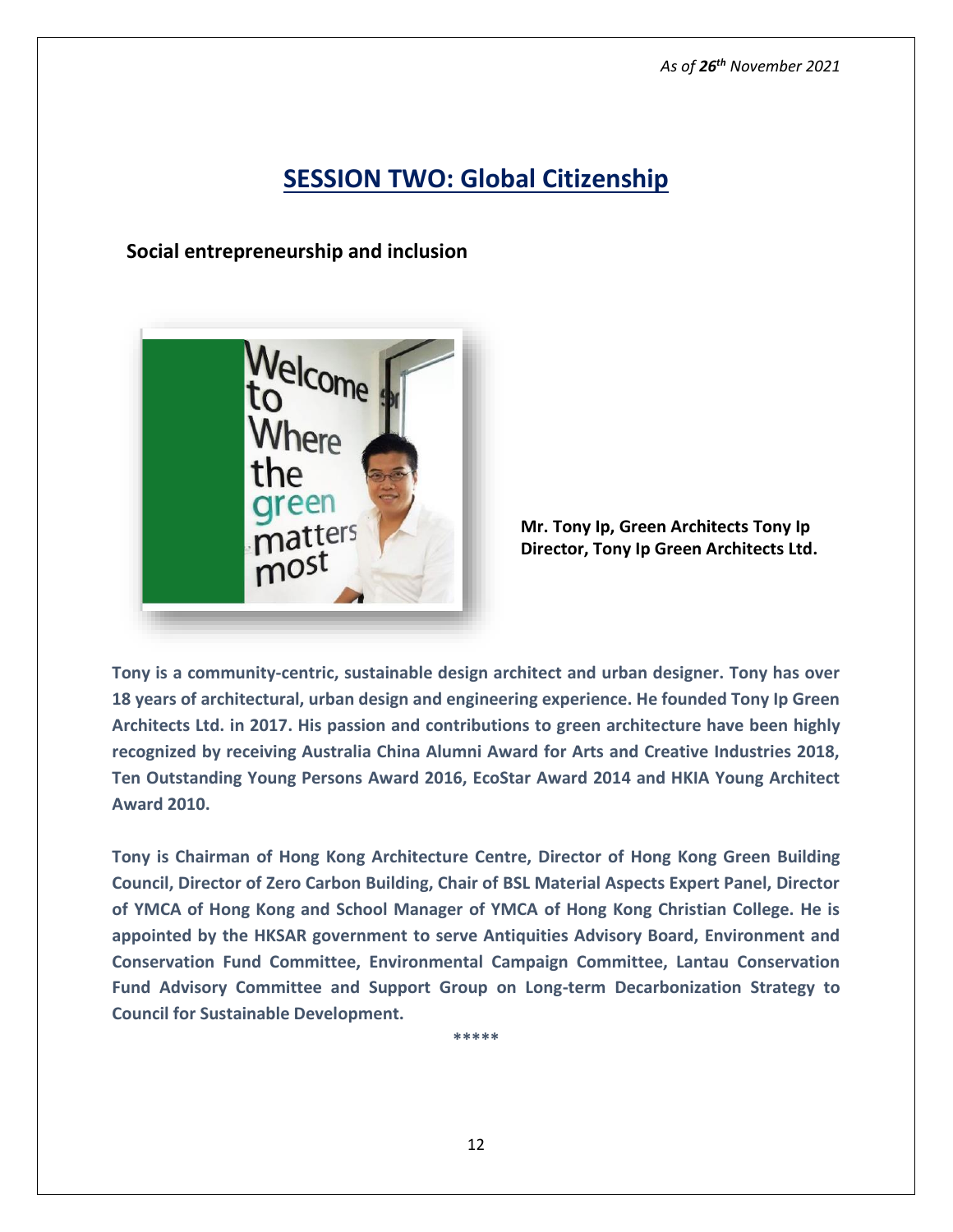

**SME Innovation and Entrepreneurship**

**Mr. Sidney Tang, Qoolmate + TTFIC Sidney Tang , STANG LTD.**

**Mr. Sidney Tang is the founder and Product manager of STANG Limited. STANG LTD is a team of engineers, material scientists and industrial designers. STANG is specialised in micro cooling solutions with patent pending invention: Thermal Thick Film Integrated Circuit (TTFIC).**

**Sidney graduated from University of Southern California of Los Angeles, USA. Prior to this new venture, Sidney is a registered architect and a project manager at a major developer in Hong Kong. He was awarded by NASA at a global competition for his design of a conceptual space station in 2015. Sidney is a seasoned speaker on design thinking and a keen advocate of STEAM education.**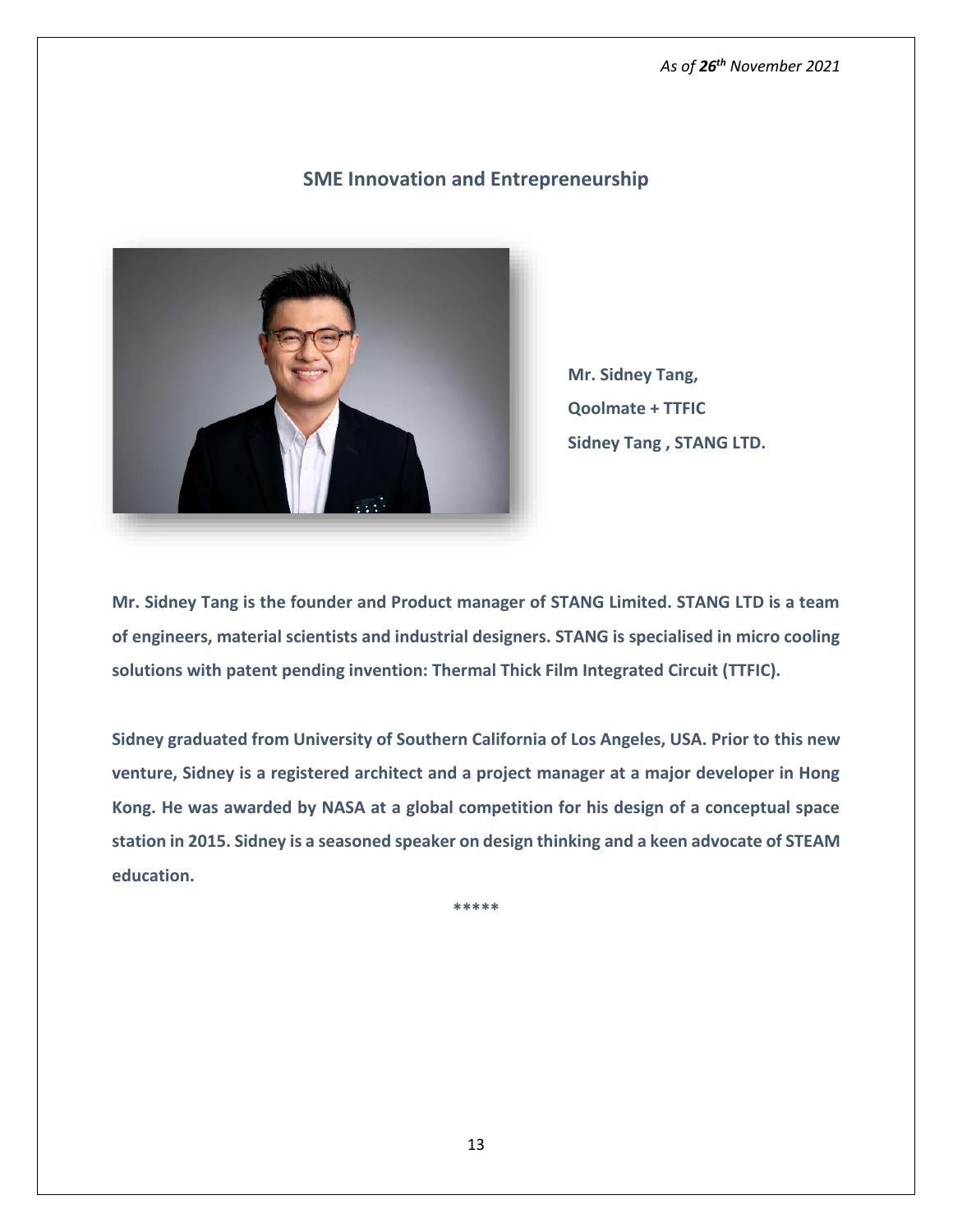# **DAY TWO (Sunday, 28 November 2021)**

## **SESSION THREE: Product and Business Development- Beauty Industry**

# **Trends and Opportunities in the Beauty Industry**



**Mr. Pramote Dechaboonsiripanich Managing Director Puri Co.,Ltd (Panpuri)**

**Pramote Dechaboonsiripanich or Khun Mote had worked for Proctor & Gamble for 15 years and been heading various Finance and Accounting units across Asia Pacific. He had assumed the Chief Financial Officer role for Thailand, Myanmar, and Laos Cluster during 2013-2017. Previously, he was the Finance Director of Skin and Personal Care for Asia Pacific based in Singapore. In his last assignment before joining PANPURI in 2018, he had been on a broadening assignment in Sales taking care of P&G Thailand Distributor Business (4bn THB in revenue size) for 1.5 years. He has Master of Business Economics with Scholarship and Bachelor of Business Administration, International Program (First Class Honour) from Chulalongkorn University, Thailand. Khun Mote married Khun Vimolsiri with an 8-year-old son and a 3-year-old daughter. He is an active investor in start-up and real estate projects. His favourite sport activities are running cycling, and triathlon.**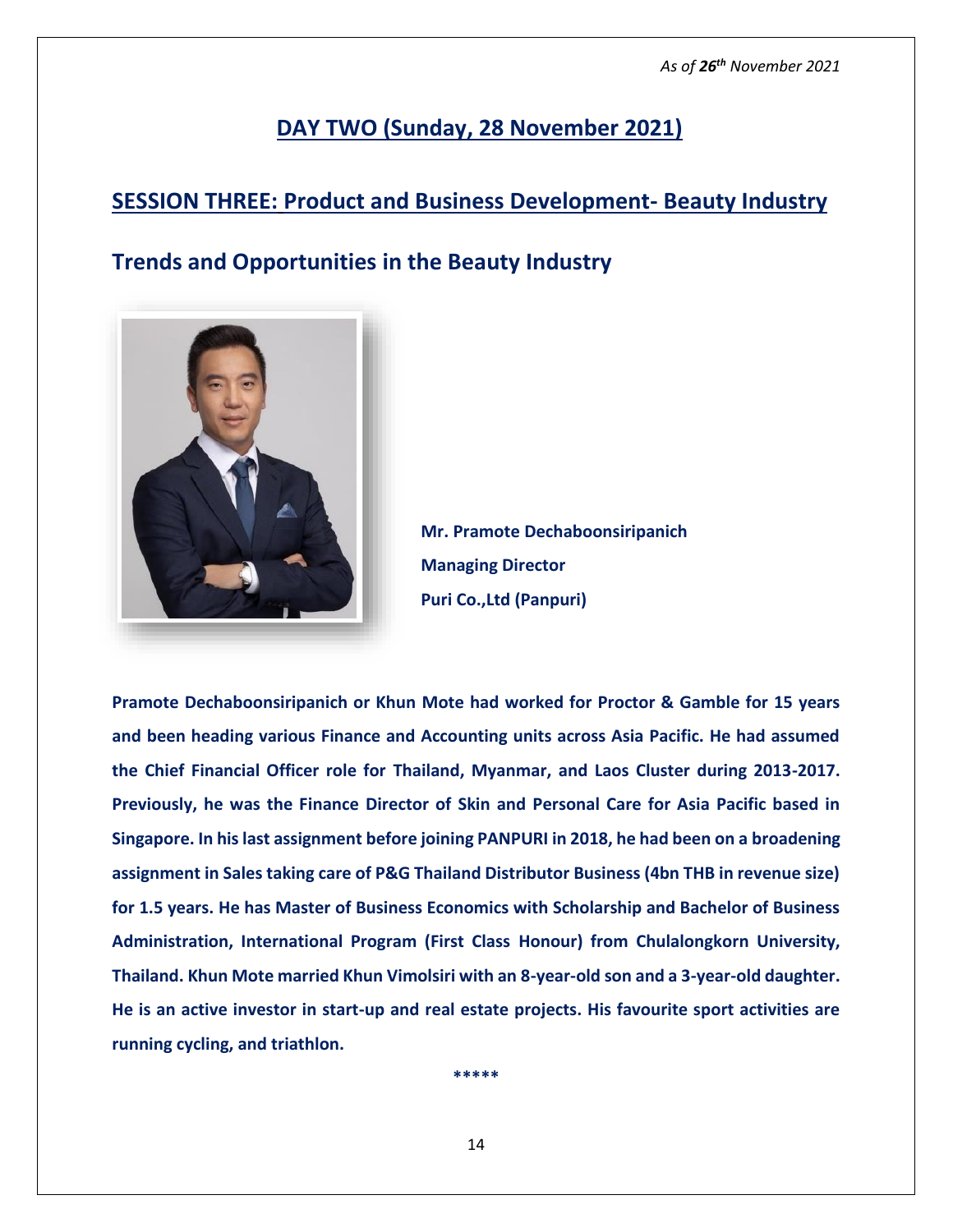

**Lucy Rao Head Designer Rialto Fashions, Kenya**

**Lucy Rao is the head designer of Rialto fashions. Buoyed by two decades of experience, the fashion house designs wearable contemporary African clothes, corporate uniforms, Wedding Attire, Costumes for Film & commercials and much more. The former student of clothing & textiles, Agricultural, engineering, and Lifetime award winner for her contribution to fashion in East Africa, Lucy started stitching clothes as a hobby which blossomed into a full time enterprise.** 

**Lucy Rao's RIALTO FASHIONS has dressed prominent people in Kenya and Africa. Her work has been showcased in local and international media and publications including Planete Mode, Africa Journal, Black Fashion, True Love East Africa, Drum, African Woman Eve magazine to name but a few, and has been exhibited regionally and internationally in Las Vegas, Atlanta, Milan, Tanzania, Rwanda, Bukina Faso, Togo among others.**

**Lucy co organized THE AFRICAN FASHION FAIR, a Fashion Festival which brings African Fashion designers together to showcase, network, and mentor upcoming designers. "THE FASHION SHOW" a weekly program which aired on Kenya's, Citizen TV station, that showcased and celebrated Fashion, the African way is another of Lucy's projects, is Pamba Mali Organic Cotton, a Corporate Social Responsibility (CSR) outreach which works with farmers in Western Kenya for a farm to catwalk approach to ethical fashion. Pamba Mali was one of six finalists in the Global organic cotton round table Innovation Awards in Washington DC.** 

**Lucy is a founder member and director of The Kenya Fashion Council and strong believer in collaboration of African countries in matters fashion.**

**\*\*\*\*\***

15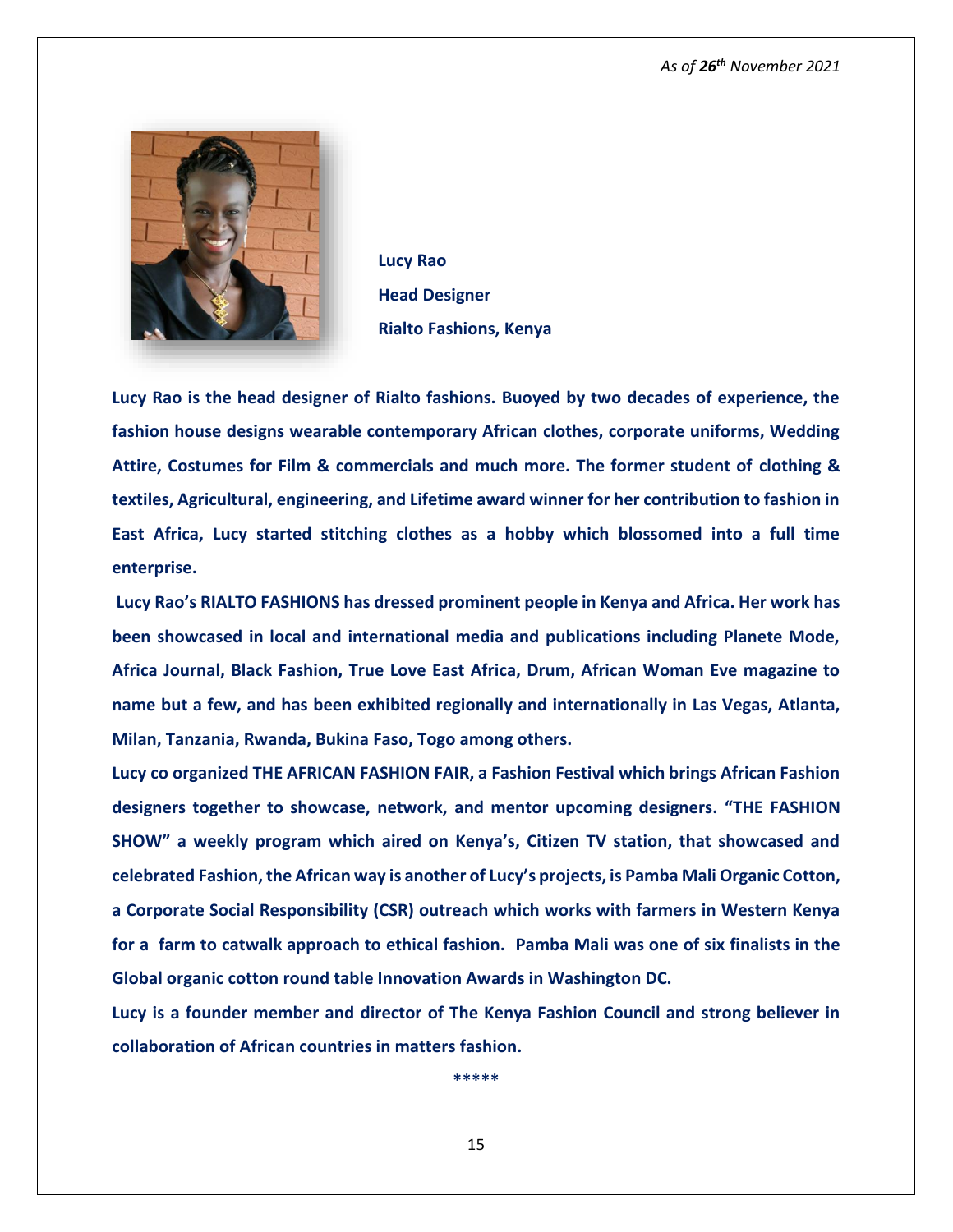### **Beauty Redefined via Perspective of SDGs**



**Dr. Eve Chan, President Rotary Club Queensway Hong Kong** 

**Eve Man Hin CHAN (PhD, The Hong Kong Polytechnic University, HK) is Associate Professor of Department of Fashion Design,** 

**The Technological and Higher Education Institute of Hong Kong (THEi).**

**Prior to joining THEi, Dr. Chan had served as Global Business Controller and Manager of H&M, she possessed extensive industrial experience in buying, merchandising, marketing and retailing. Currently, she manages research projects in international trade, location analysis of production in the belt and road initiative as well as econometric modelling with impactful findings that are recognized by the academia and industry. Her research is published in Journal of The Textile Institute, Sustainability, among others. Dr Chan is also the author and editor of the book, "Belt and Road Initiative - Collaboration for Success". She is the recipient of various research awards, including the best research paper award in an international conference - the 14th Asian Textile Conference (ATC-14). She had been invited to be the keynote speaker, conference committee member, session chair and reviewer of several international conferences.**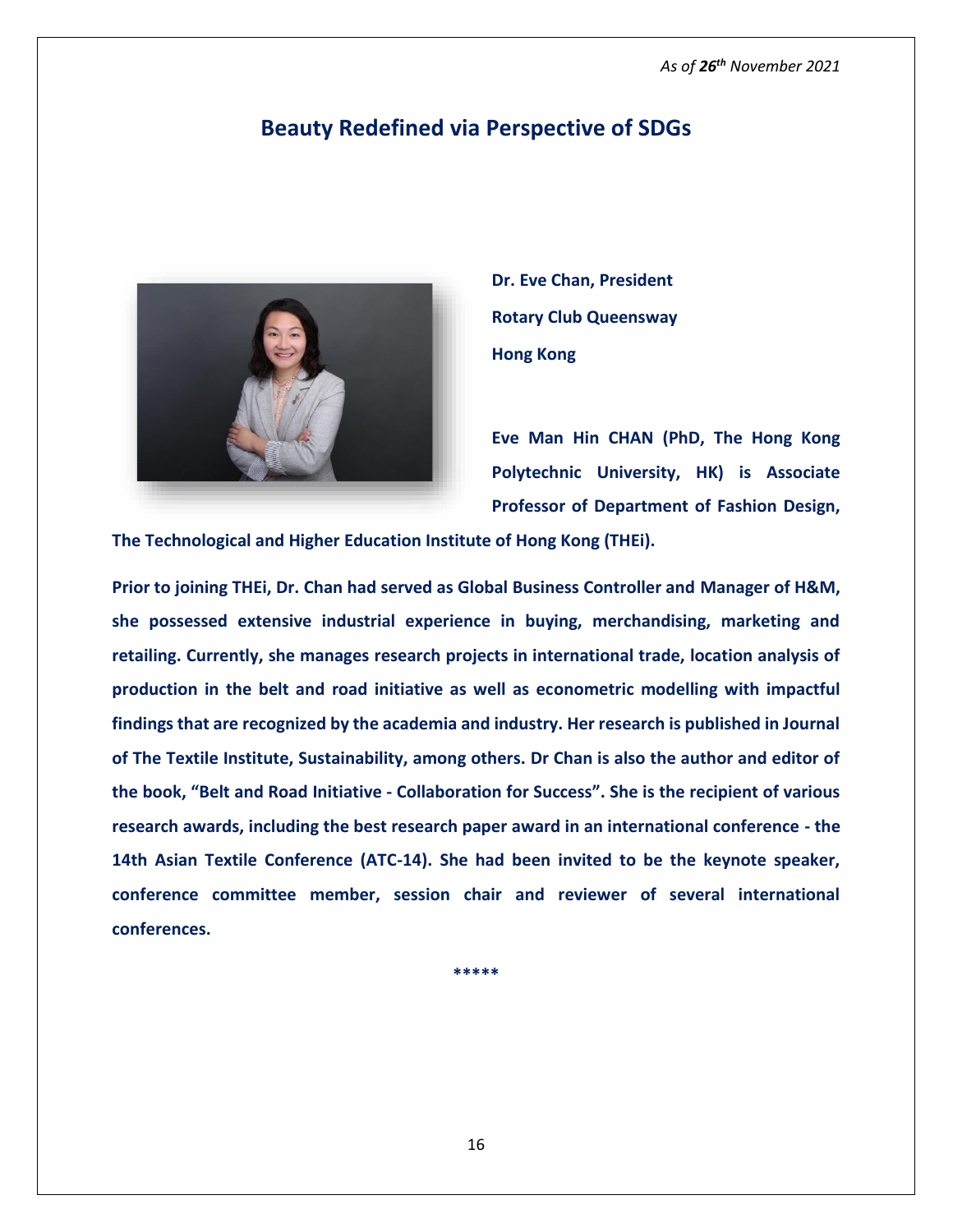

**Ms. Zinar Nur Sharif, Marketing Specialist Disguise, Hong Kong**

**Ms. Zinar Nur Sharif is currently a PhD candidate at the University of the Arts London, undertaking research about the symbolism of the scarf. She lives between Hong Kong and London, love to travel, the arts, fashion and culture. She had the privilege of living in 6 different countries over the past two decades, which has allowed her to naturally intertwine respectively unique cultures to form her own distinctive creative identity. Her work focuses on the scarf in connection to creativity, communication, and visual storytelling. She specializes in marketing communication and luxury fashion sector. To learn more about her project, visit [www.zinahns.com](http://www.zinahns.com/) .**

**She was in charged in Christian Dior Couture in London from 2017 to 2019, as Women's Universe and Textile Specialist, expert in the making of the Dior scarves, training the team and overseeing the product division. In 2016-2017, in Louis Vuitton, London, she was in charge of the leather goods and textile division of the boutique in Sloane Square, including buying, sales, training, and operations. In 2013-2016, in Burberry, London, she was in charge as an in-store trainer for accessories products, including leather goods, textiles, cosmetics and fragrances.**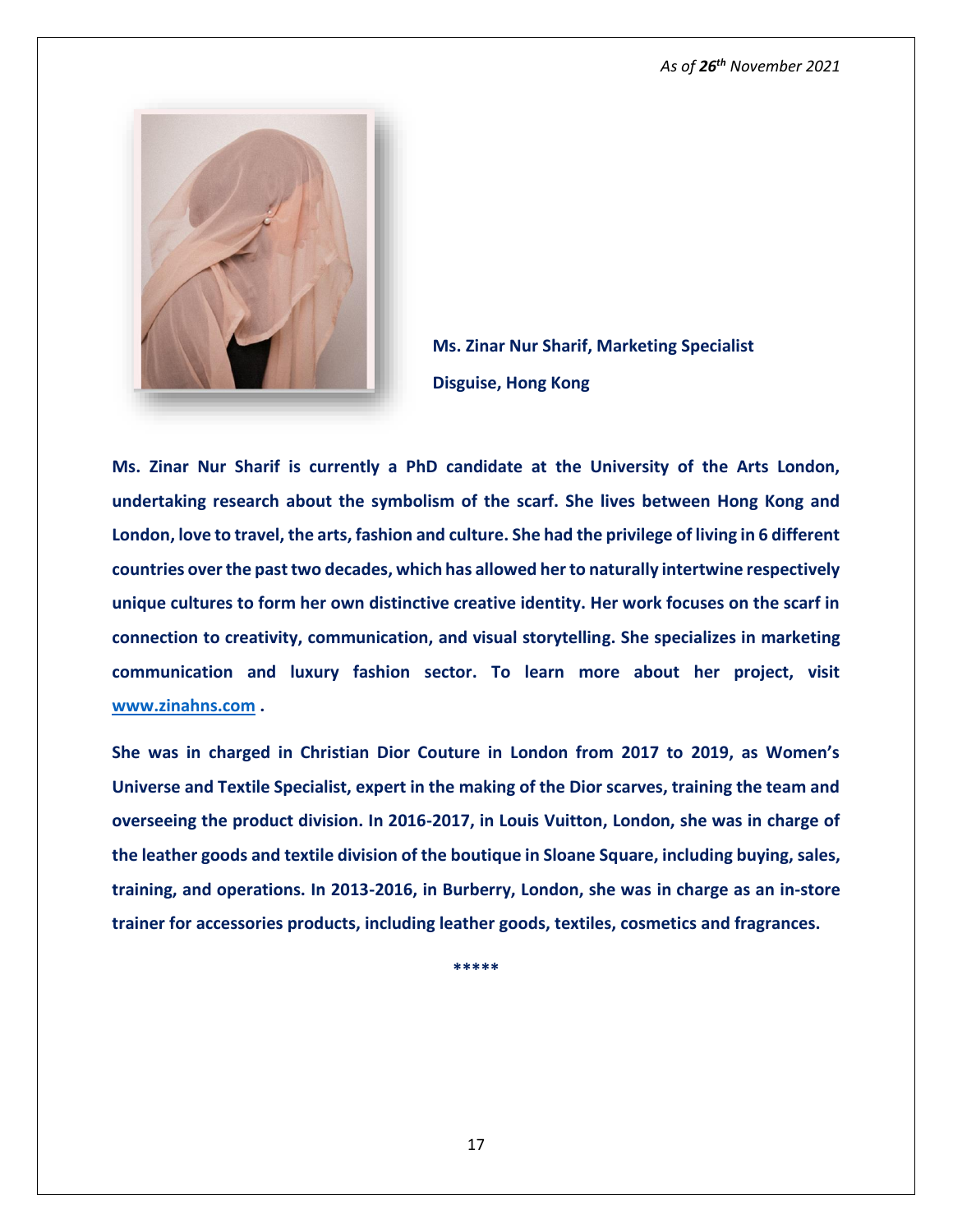

**Ms. Lufilufi Rasmussen Misiluki Skincare, Samoa**

**A real Island Girl at heart and Misiluki is my absolute passion where our core value of "Loto Alofa' to do everything from the heart" is the driving force. My journey as an entreprenuer and my own wellness journey started with establishing Misiluki Day Spa in 2008. Our signature 'Face Care Collection was launched in 2016 and recently our Body Care Collection was recently launched in January 2021.**

**An aspiring alchemist, just before the covid pandemic in January 2020, Lufilufi started an Advanced Diploma in Organic Cosmetics Science. Her new-found knowledge and skills enabled her to organically grow, extract and process some of the key ingredients we use in our formulations giving them the highest efficacy and all handcrafted in Samoa.**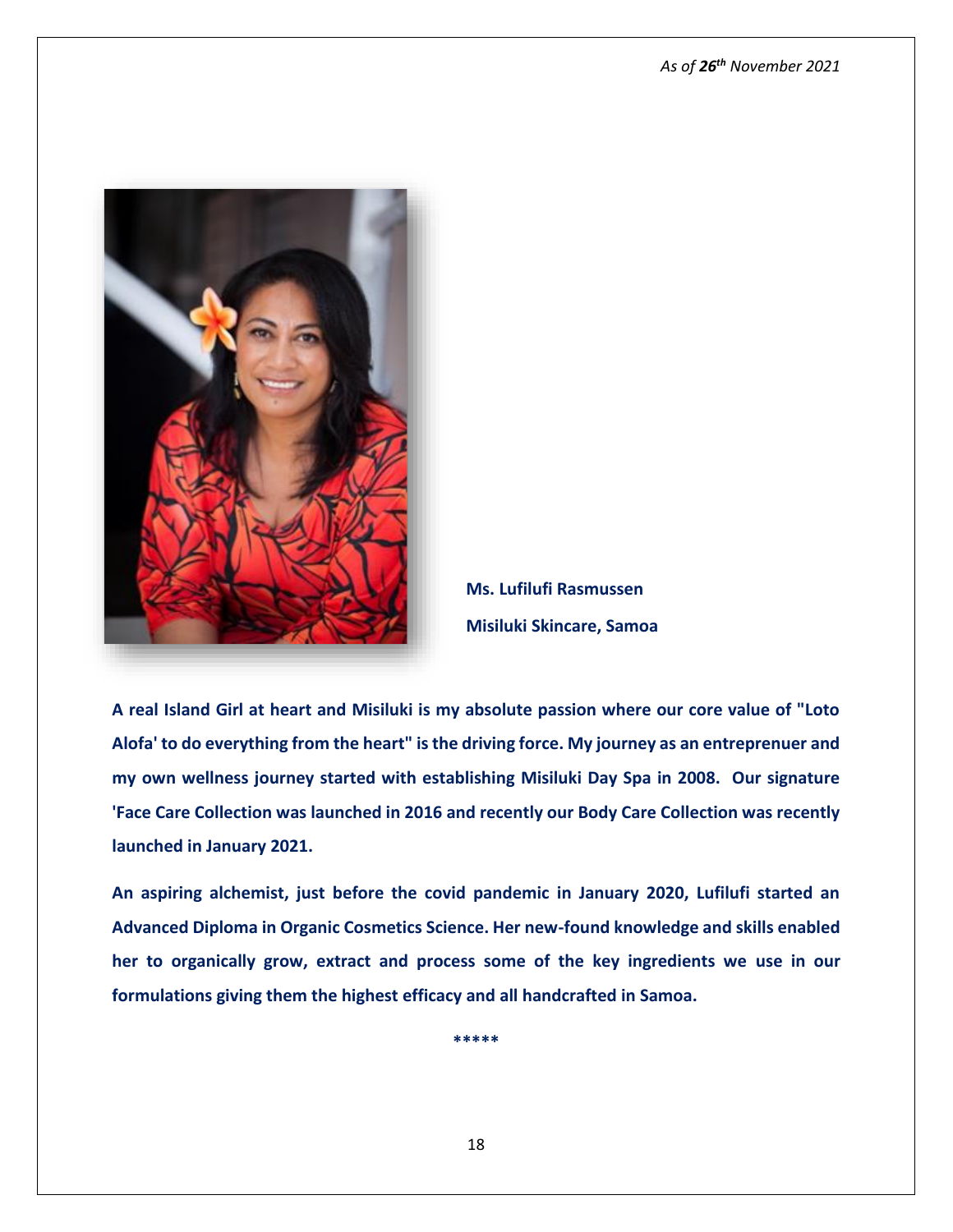### **Responsible Sourcing of Organic and Sustainable Beauty Product**



**Rex Choi President JCI Ocean, Hong Kong**

**Rex Choi is an Digital Market Officer with eight years of experience working alongside the team with Improve International Ltd, aiming to promote green and healthy lifestyle to modern public. Rex specializes in digital marketing and responsible for educating other on promoting Carbon Neutral products and related ecofriendly certificate, from the origin of the source's material to the packaging, he aimed to provide the most updated products to consumer to have a better choice in reducing carbon footprint. Rex is a sincere and innovative, he uses his positive attitude and tireless energy to encourage others to make environmentally friendly choices and succeed. Rex is inspired daily by community leaders, such as Harry Chan, Ghost Net Hunter. In his free time, Rex likes to participate in local shoreline clean ups activities, and the action speak itself.**

**\*\*\*\*\***

19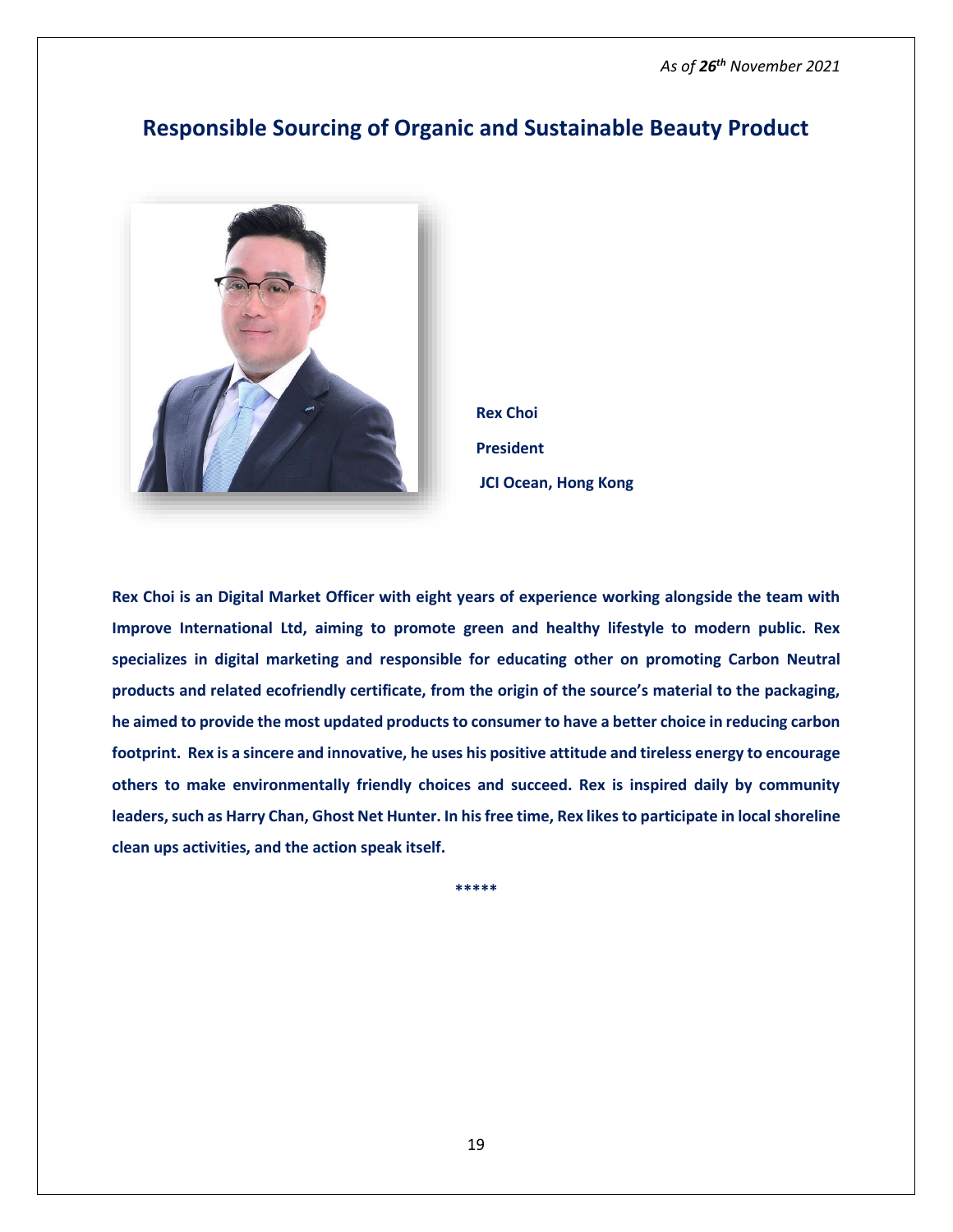

**Mr. Kelly Inae PNG Mountain Honey** 

**Mr. Kelly Inae, 53 years old, from Eastern Highlands Province of Papua New Guinea. I am the business owner for Helping Hand Honey Producers. I have my own honey product called 'Mountain Honey' which is sold mostly in Goroka and Mt. Hagen towns. I have trained more than 3000 honey farmers from highlands and Momase regions. My business produces about 9 tons of honey annually and have plans to increase my production to 100 tons by 2030.**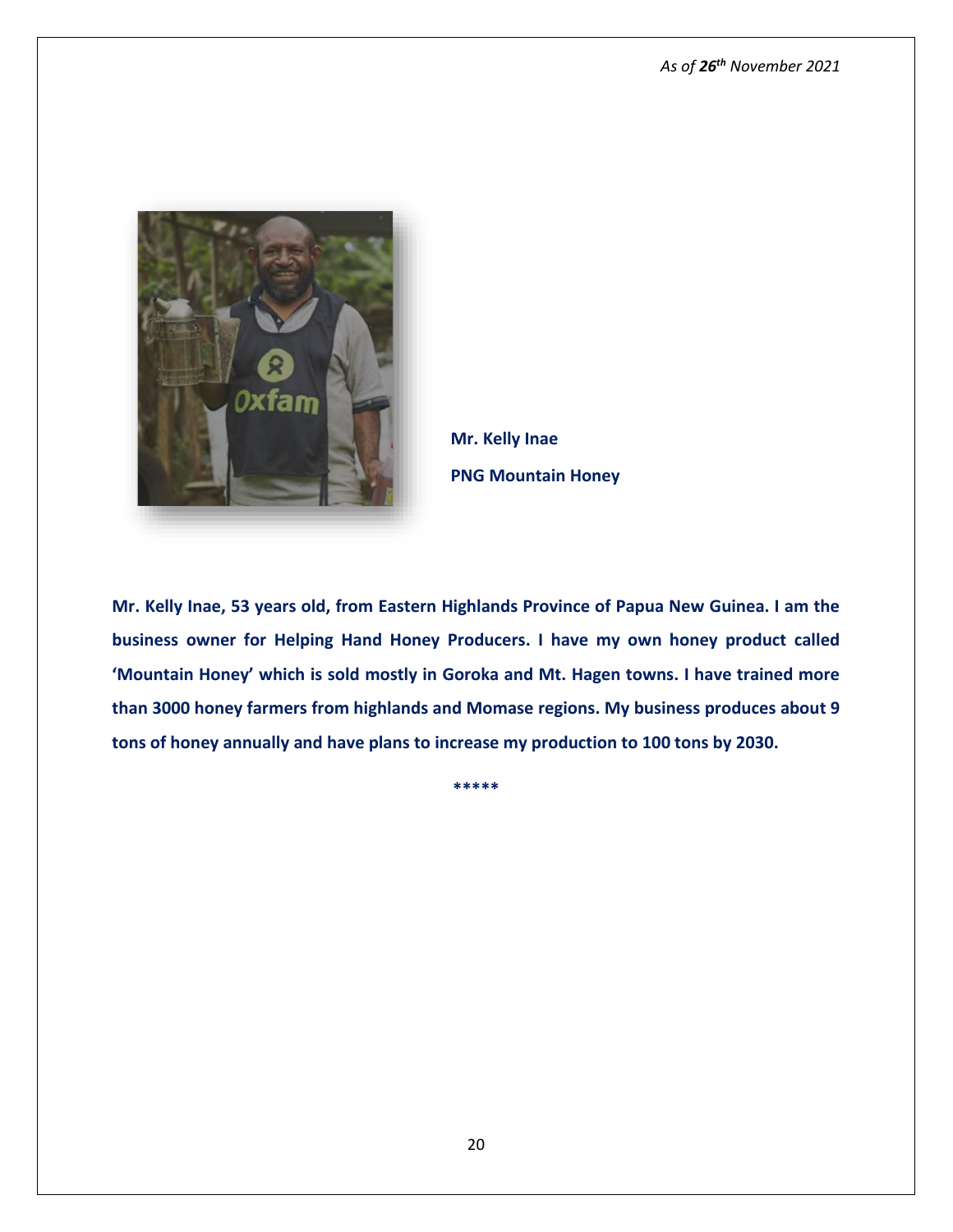

**Ms. Geeta Prakash Co-founder PARAMA NATURALS, India**

**Geeta Prakash is the Founder and CEO of Parama Naturals, Turmeric-powered 100% natural daily essentials for skincare and wellness. Geeta is an Electrical Engineer from the College of Engineering, Pune and a management graduate from the Indian Institute of Management, Ahmedabad. She was awarded the CII-Fulbright Fellowship for Leadership in Management at the Carnegie Mellon University. Her career spans two and a half decades of diverse experience at Thermax, the Tata Administrative Service (TAS), Tata Motors and their family venture, Satvayur Extracts Limited. She is on the Advisory Board of the Indian Institute of Management, Udaipur, and a couple of start-ups in the field of education and sustainable energy solutions. Geeta is passionate about holistic wellness, experiential learning, and sustainability. She also volunteers with and supports initiatives connected with the promotion of Indian classical music and culture and sustainable livelihoods.**

#### **[www.paramanaturals.com](http://www.paramanaturals.com/)**

**Profile on LinkedIn:<https://www.linkedin.com/in/geetaprakash/> TEDx COEP talk:<https://www.youtube.com/watch?v=dtxvjrB4b9I>**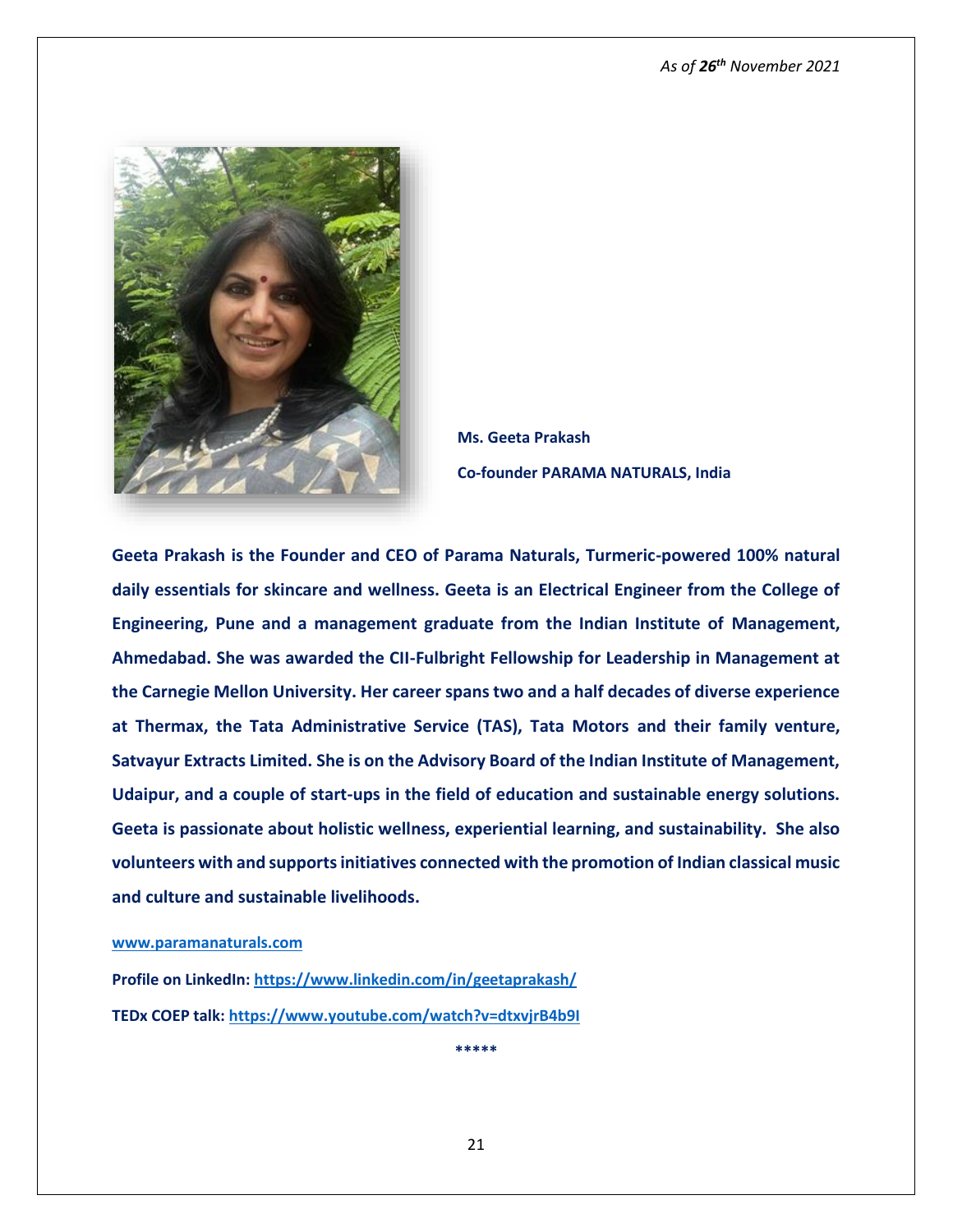# **The Expansion of Beauty Industry through Digital Marketing**



**Mr. Rojin (Ye Hoon) Kim Director, DEPACK Korea**

**Mr. Rojin Kim is the Co-Founder of NOLAHOUR, a vegan acne care brand that was launched in August 2020. He has over four years of experience as a brander designer for e-commerce products and services. He holds a Bachelor of Visual Communication Design from the School of the Art Institute of Chicago (SAIC), USA.**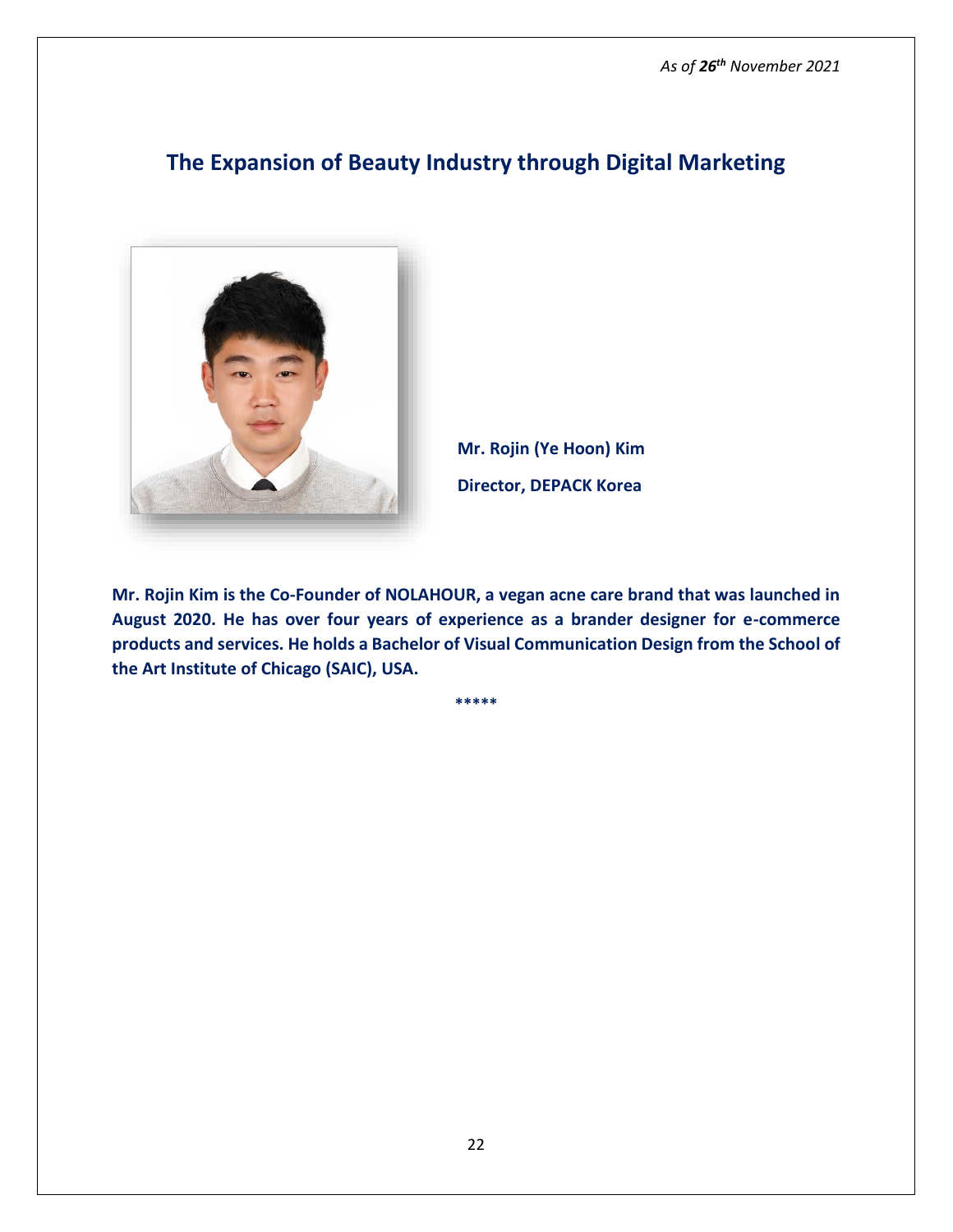

**Ms. Lynu Summer LEWA Collection PNG** 

**As a Papua New Guinean woman growing up in Papua New Guinea, Lynu never had access to cosmetics, beauty products, or quality fashion. As a Papua New Guinean, and a black woman living in Australia, finding the right cosmetics for her complexion was almost impossible. When she did eventually find the right cosmetics for her skin, she had to travel miles to a speciality shop to purchase overpriced items, and as a result lost hope in ever being represented and recognised in the world of beauty and fashion. Lynu did not allow this to defeat her. During her studies at TAFE, then university, whilst also working 2 jobs to pay for her education and fess. Lynu also commenced her research into 3 areas she was extremely passionate about, beauty, fashion and health. In March of 2018, Lynu's Beauty – The Lewa Collection, was launched. Making ground-breaking history as Papua New Guinea's first ever cosmetics line. In the first 4 months of operation, Lynu's beauty went global hitting 5 continents and over 30 countries, and still increasing to this day.** 

**LYNU is the founder and CEO of Lynu's Beauty (LB) & Warrior Activewear (WA) both 100% Papua New Guinean owned domestic and international trading and distribution businesses. Lynu's Beauty is an enterprise that has created a brand concept embodying beauty and fashion. Consisting of cosmetics, hair products, fashion for men and women, shoes, wedding dressing, accessories and more. In 2021 Lynu had further expanded and created her second brand, Warrior Activewear. This new brand catering to lifestyle and health through providing premium quality sportswear, and accessories. Lynu had identified a tremendous opportunity with the female market in PNG. Most major companies in PNG did not produce products focused specifically on female consumers and as a result they have been grossly overlooked. Lynu's**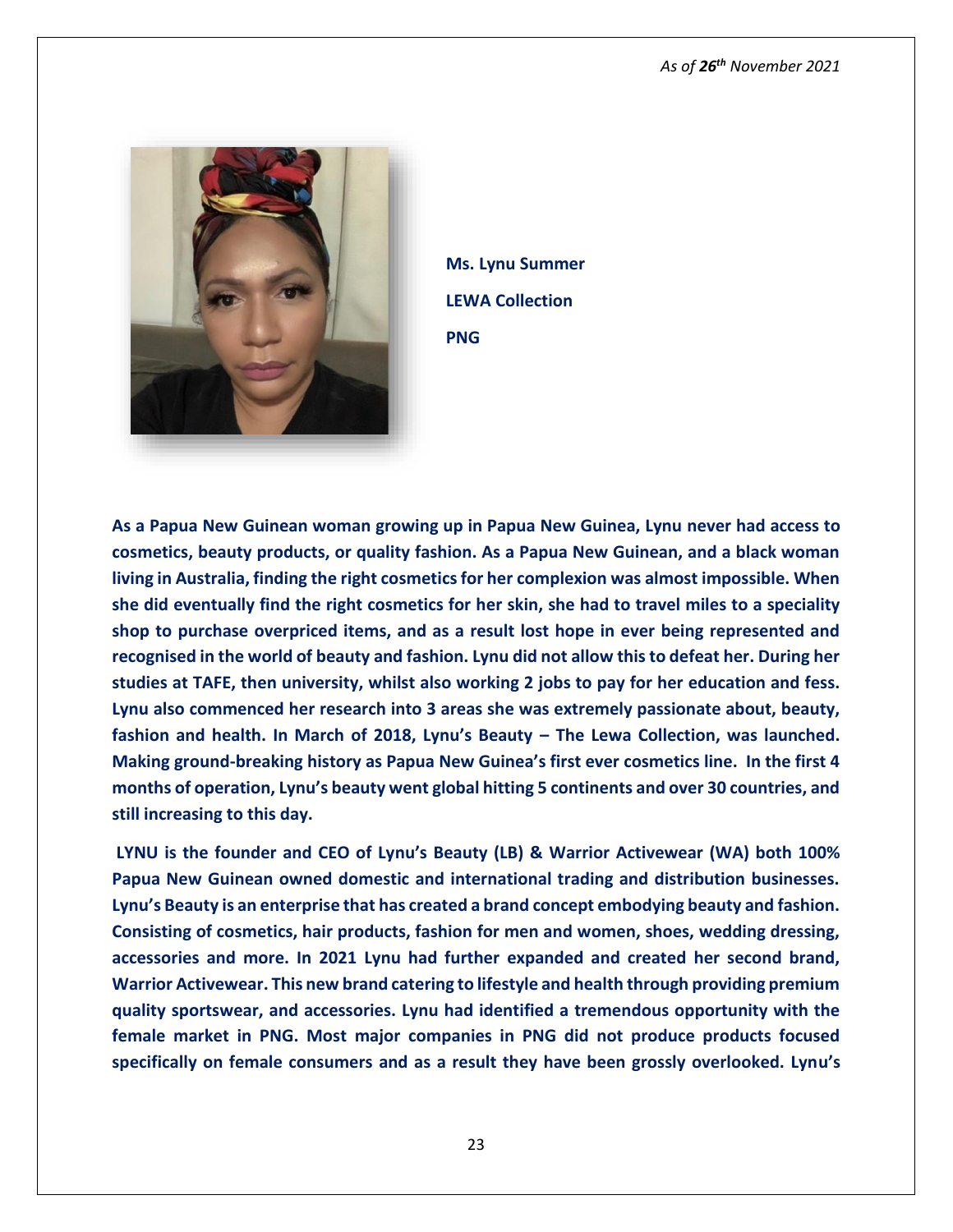**Beauty & Warrior Activewear are enterprises that have created a brand concept comprising of beauty, fashion, and health.** 

**Through her enterprises, Lynu aims at becoming empowering and reputable brands that represent Papua New Guinea through the development, and production of quality products for all. Lynu plans to accomplish this using high quality manufacturing and research, a creative marketing program, a comprehensive distribution network, reseller outlets, internet presence via social media and a website, and consumer catalogues.** 

**By utilizing this multichannel approach, she has been able to reach the niche market for quality products rapidly and effectively. This allowed Lynu to develop her brands, as the brands for quality within her target market.**

**Lynu started operating her business from home, meaning that her presence online was of the utmost importance. As this form of marketing was on a global scale reaching her audiences and also giving her brands further exposure. This operational and marketing strategy has been imperative through reaching clientele and working with other businesses and organisations. Lynu states, she is still growing as a business, and has a lot of work ahead. She is extremely thrilled that both Papua New Guinea and the international market has embraced both her brands. Lynu is humbled yet proud of how far she has come and what she has accomplished in a few years despite the last 2 years when the pandemic hit. Lynu is excited, has more to offer and cannot wait to see what 2022 brings.**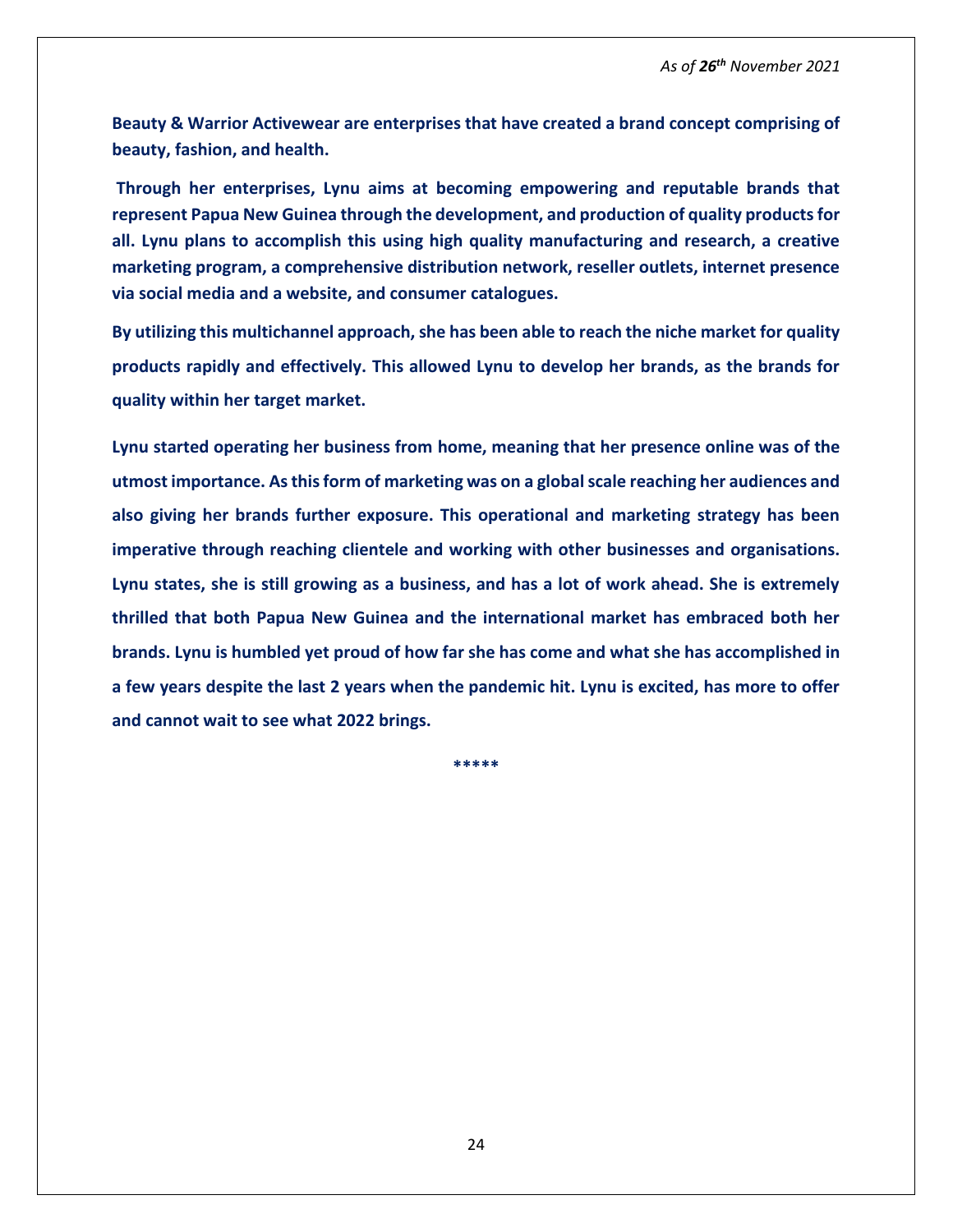

**Ms. Vaishali Gupta Co-founder and Head Brand Marketing, Mcaffeine**

**Vaishali Gupta is the founding partner and head of Brand Marketing at MCaffeine- India's first caffeinated personal care brand for the past 5 years. Her current role redefines the role of Brand Marketing since it is a D2C brand. Brand Marketing is traditionally seen as a qualitative role but at mCaffeine she has integrated it with quantitative verticals based on a data-driven approach to building a brand. As a result, she heads 5 verticals of Brand building, Marketing, Data Analytics, Technology and Customer Connect under the umbrella of Brand Marketing.**

**An electronics engineer from IIT (ISM) Dhanbad, Vaishali was more keen to build brands than building microchips. After graduating, she made sure fulfilling her dreams was the top priority when she started working for mCaffeine, a brand that redefines confidence and being bold for millennial India. Once the brand and market was established, her next milestone for mCaffeine was to become the fastest growing D2C brand in India, as a result it has grown 12 times in the last 2 years and despite Covid, they have been growing 3 times in FY20-21. The D2C platform, www.mcaffeine.com is the largest revenue contributor to the brand having a Conversion Rate of more than 75% higher than the industry average. She also disrupted social media with undertaking path-breaking influencer marketing strategies in-house, resulting in a 16x growth of their social media in 12 months.**

**Being an entrepreneur, she uses her imagination to get ahead of the competition and situations by anticipating hurdles and unforeseen obstacles. A case in point being her focus on facilitating remote work in the company from the start to ensure ease for employees. Right from bringing the yoga program for all the employees to shifting headquarters to Goa helped adapt to the situation with a positive attitude. This initiative not only helped improve productivity but also helped employees cope with stress with complete job security. The brand also provides unrestricted period leaves to women employees, Vaishali playing a vital role in making this decision.**